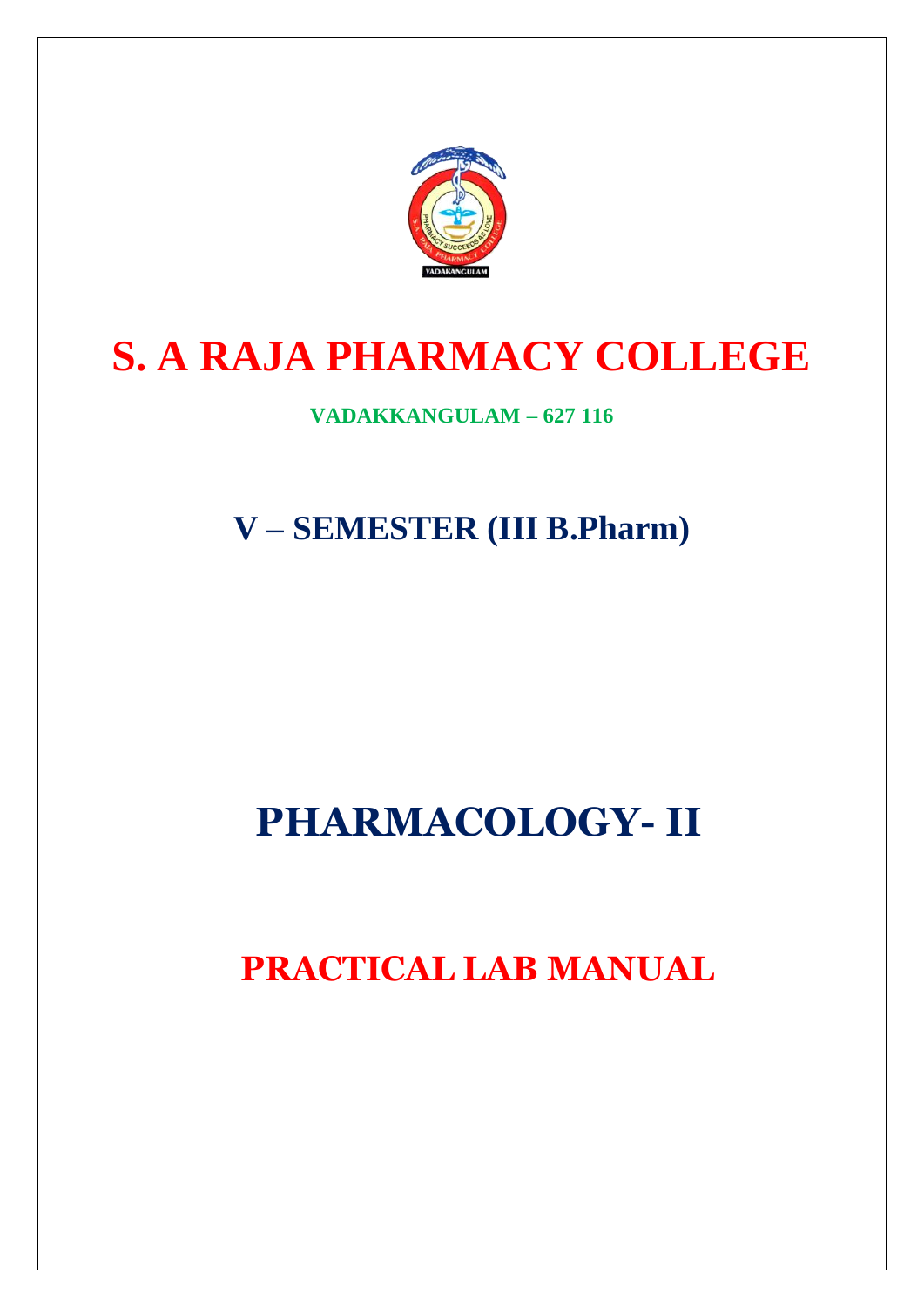## **BP 507 P. PHARMACOLOGY-II (Practical) 4Hrs/Week**

- 1. Introduction to *in-vitro* pharmacology and physiological salt solutions.
- 2. Effect of drugs on isolated frog heart.

3. Effect of drugs on blood pressure and heart rate of dog.

4. Study of diuretic activity of drugs using rats/mice.

5. DRC of acetylcholine using frog rectus abdominis muscle.

6. Effect of physostigmine and atropine on DRC of acetylcholine using frog rectus abdominis muscle and rat ileum respectively.

7. Bioassay of histamine using guinea pig ileum by matching method.

8. Bioassay of oxytocin using rat uterine horn by interpolation method.

9.Bioassay of serotonin using rat fundus strip by three point bioassay.

10. Bioassay of acetylcholine using rat ileum/colon by four point bioassay.

11. Determination of PA2 value of prazosin using rat anococcygeus muscle (by Schilds plot method).

12. Determination of PD2 value using guinea pig ileum.

13. Effect of spasmogens and spasmolytics using rabbit jejunum.

14. Anti-inflammatory activity of drugs using carrageenan induced paw-edema model.

15. Analgesic activity of drug using central and peripheral methods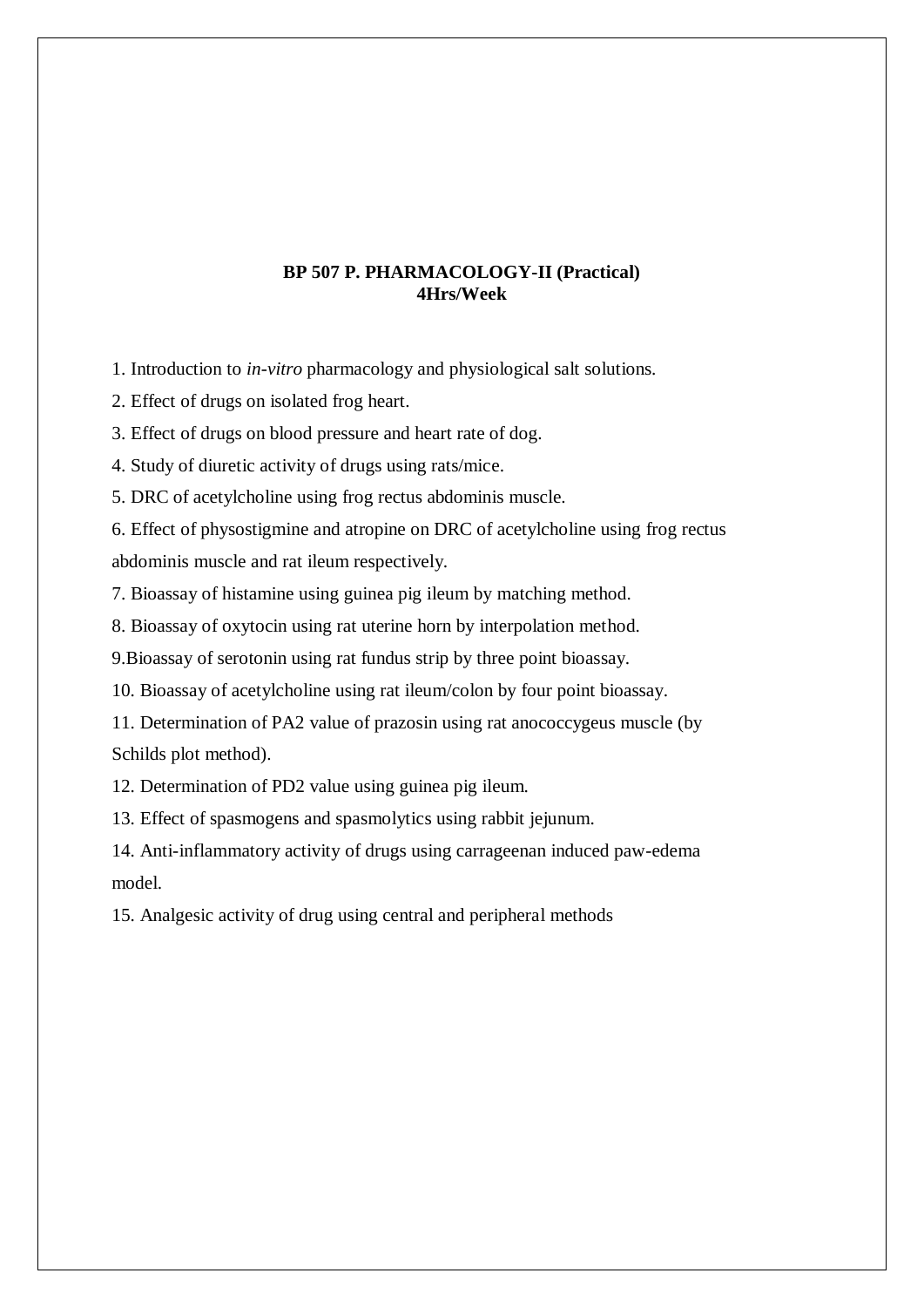| <b>STUDENT NAME</b> |  |
|---------------------|--|
| <b>COURSE</b>       |  |
| <b>SUBJECT</b>      |  |
| <b>YEAR</b>         |  |

## **INDEX**

|                  |             |                         | Page          |       | <b>Staff</b> |
|------------------|-------------|-------------------------|---------------|-------|--------------|
| S.No             | <b>Date</b> | Name of the experiments | $\mathbf{no}$ | marks | signature    |
| $\overline{1}$   |             |                         |               |       |              |
| $\overline{2}$   |             |                         |               |       |              |
| $\overline{3}$   |             |                         |               |       |              |
| $\overline{4}$   |             |                         |               |       |              |
| $\overline{5}$   |             |                         |               |       |              |
| $\overline{6}$   |             |                         |               |       |              |
| $\boldsymbol{7}$ |             |                         |               |       |              |
| $\overline{8}$   |             |                         |               |       |              |
| $\overline{9}$   |             |                         |               |       |              |
| $\overline{10}$  |             |                         |               |       |              |
| $\overline{11}$  |             |                         |               |       |              |
| 12               |             |                         |               |       |              |
| 13               |             |                         |               |       |              |
| $14\,$           |             |                         |               |       |              |
| $\overline{15}$  |             |                         |               |       |              |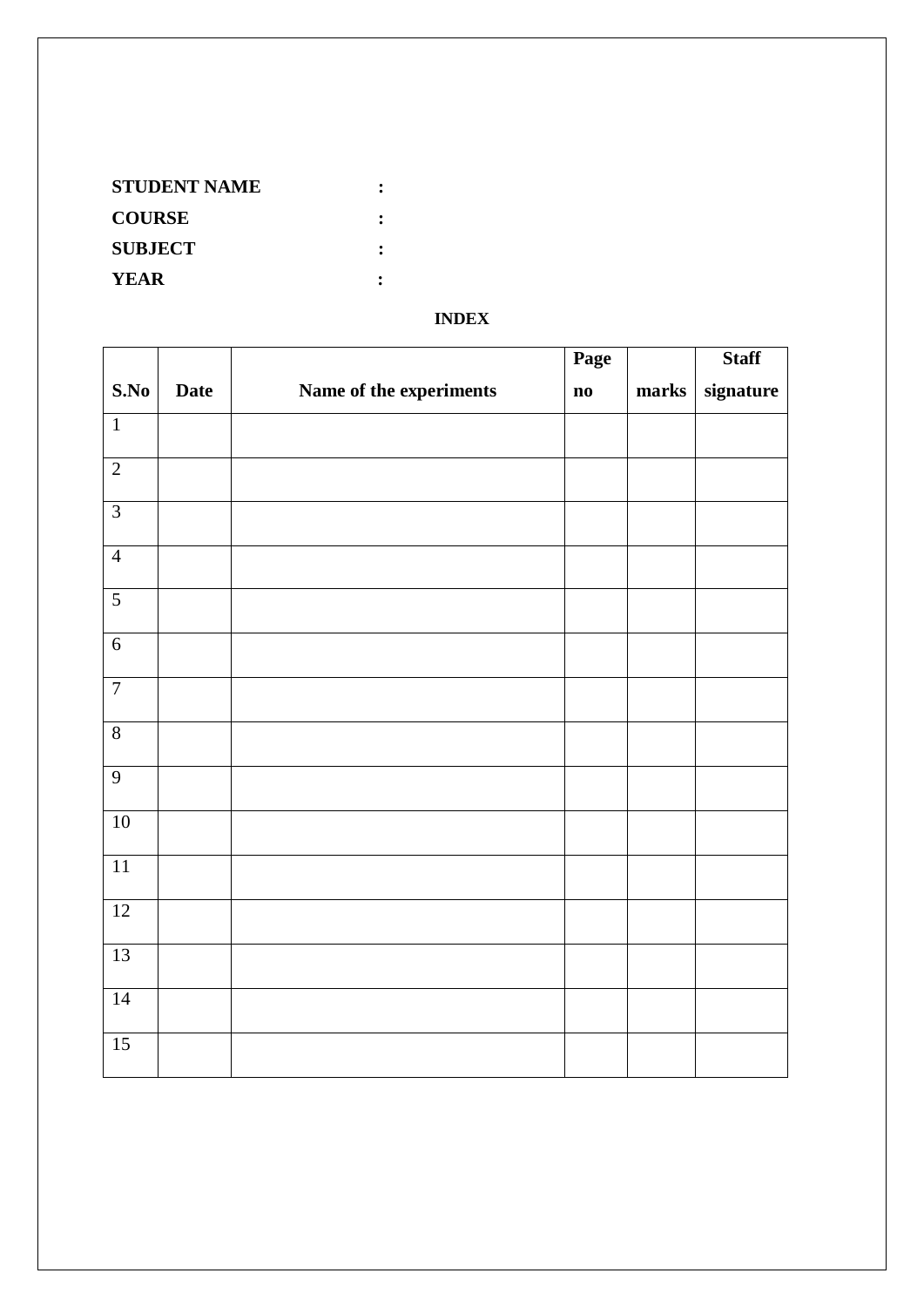#### **PHARMACOLOGY-II**

## $EX NO<sup>1</sup>$

#### **Introduction to** *In-vitro* **pharmacology and physiological salt solutions.**

**Aim:** To study the Introduction about In-Vitro Pharmacology and Physiological salt solutions.

### **Introduction:**

"In vitro" is a latin word that means "**within the glass**" Therefore the studies which are done outside the living organism, inside glass (test tubes or petridishes) are known as In vitro studies.

It is the experiment or observations done on the tissue outside of the living organism in a controlled environment ,usually using petridishes and testtubes.

In vitro processes ,conditions are artificial and they are reconstructions of In vivo environments.Artificial conditions are formed by mixing the necessary components and reagents under controlled conditions inside a glassware in the laboratory .

In vitro methods are widely used in Pharmaceutical industry to produce large scale pharamaceuticals using microorganism due to ease of production and economic benefits.

#### **Advantages of in-vitro studies :**

*In vitro* studies permit a species-specific.

simpler, more convenient

more detailed analysis

*In vitro* studies replacing studies in whole animals.

It is less expensive and provides quicker results.

#### **Definition:**

Estimation of potency of an active ingredient in unit quantity of preparation is detection and measurement of concentration of substance preparation using biological method is known as bioassay.

#### **Principle of Bioassay:**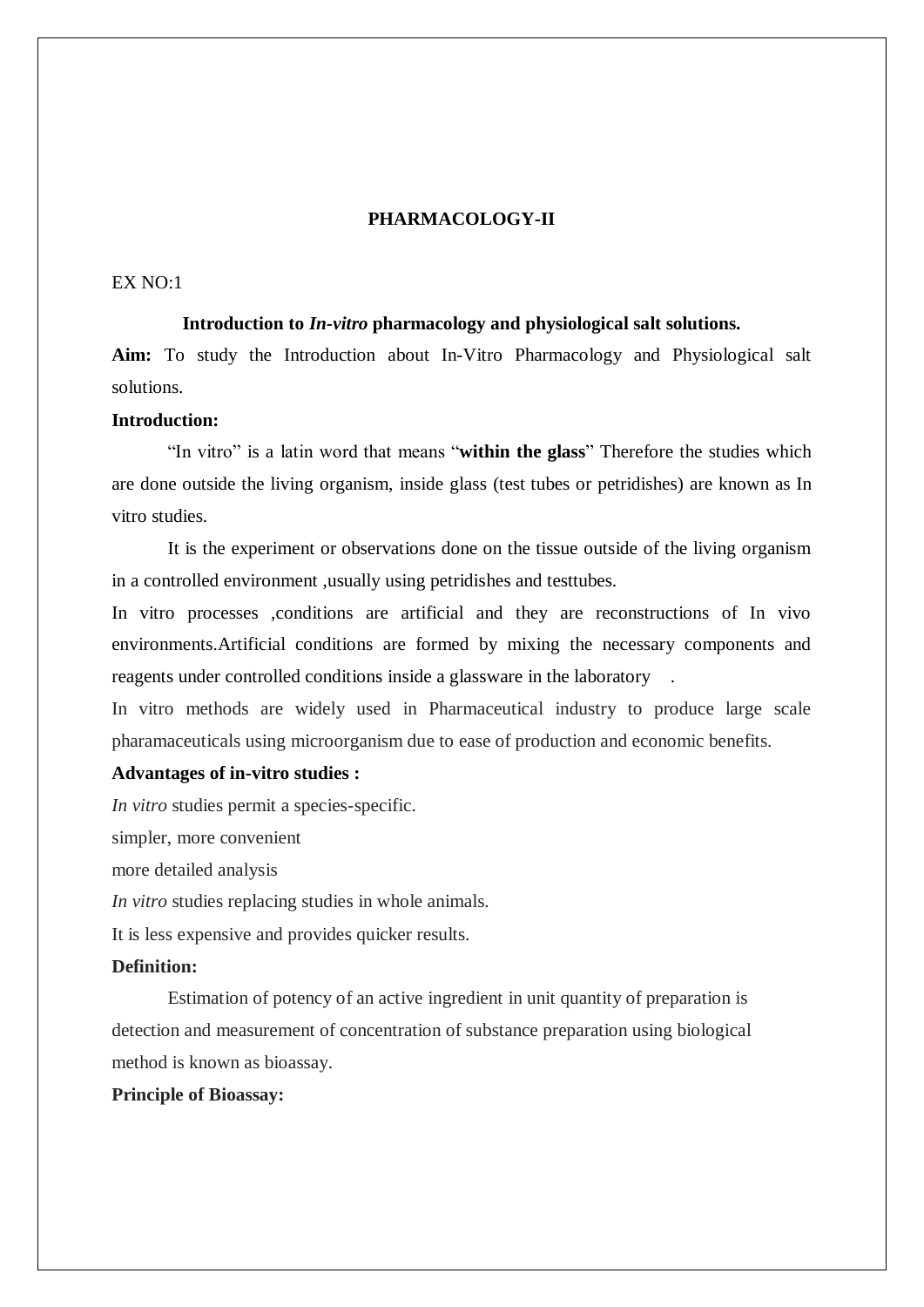The basic principle of bioassay is to compare the test substance with internal standards of the same and find out how much test substance is required to produce same biological effect that are produced by the standard.

#### **Methods of bioassay:**

#### **1.Quantal assay**

#### **2.Graded response assay**

#### **1.Quantal assay :**

In this bioassay the dose of the standard thar of the unknown which provide the predominant or all or none ,response is measured and their potency ratio is compared.

Eg: digitalis induced cardiac arrest is in guinea pig or cat.

## 2.**Graded response assay**:

These are called graded response assay because the response to varying doses of drugs are graded and measured repeatedly of acetylcholine on frog rectus abdominal muscle. 2.1.Matching bioassay:

It is used when the test sample is too low.In this method a curve of which match is response with dose of standard is found by trial and error.From this the potency of unknown test solution can be calculated.

#### 2.2.Bracketing Bioassay:

It is also used when the test sample is too small the observed test response with the drug is tracked between the one higher and one lower response of standard.The strength of the unknown can be found by sample interpolation of this tracked response on the dose axis. 2.3. Interpolation method:

It is based on the principle of log response.In the method LDR curve of the standard drug is obtained at 1 st later  $2<sup>nd</sup>$  and  $3<sup>rd</sup>$  response of the unknown which fall in between linear portion of LDR curve are obtained by trial and error. Then interpolation of this response of log dose axis taking the antilog the concentration of this response can be found.

2.4. Multiple point bioassay:

a.Three point bioassay:

The response of standard drug and one response is due to the test sample are taken into consideration.The test response should be intermediate between the 2 responses of the standard.

b.Four point bioassay: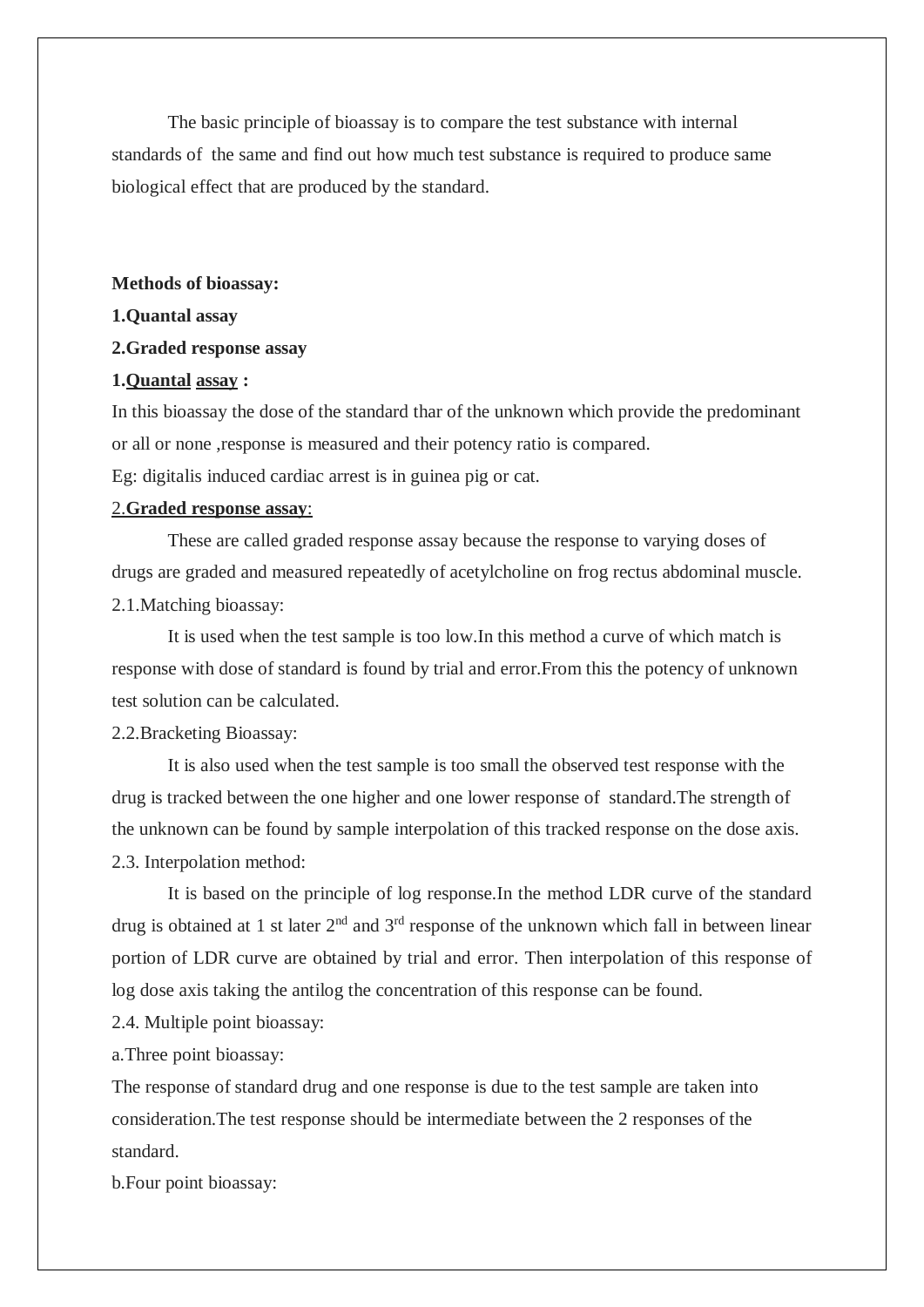Two response of standard drug and two response of test drug are made use should be linear portion of the concentration curve and also the ration between the dose should be perfectly 1:2 the solution of test response are recorded in the random fashion.

#### **Instruments used in In-Vitro Pharmacology**

1.Dale's organ bath or isolated organ bath.

a.Inner glass tube or organ bath containing PSS and tissue

b.Connected reservoir through polyethylene or rubber tube.

c.An outer glass or filled with water

d.Kymograph drum

2.Sherington's research kymograph:

a.Base hoof (Legs)

b.Slide hoof

c.Gear rods

d.Drum cylinder.

## 3.Lever

It is the device by virtue of which response of isolated tissue can be recorded and magnified.

a.Fulcrum

b.Stylus

Magnification:

The fulcrum should be placed that there is some magnification of the actual concentration.In order to achieve this distance between the writing point and the fylcrum and point of attachment of tissue.

Name of tissue magnification:

(i) Guinea pig ileum 5-10 times.

(ii) Rat uterus 4-6 times.

(iii) Frog rectus ,abdominus muscle 10 times.

(iv) Rat fundus stripe 15 times.

#### **Different types of levers:**

1.Simple lever

2.Frontal writing lever

3.Starling's heart lever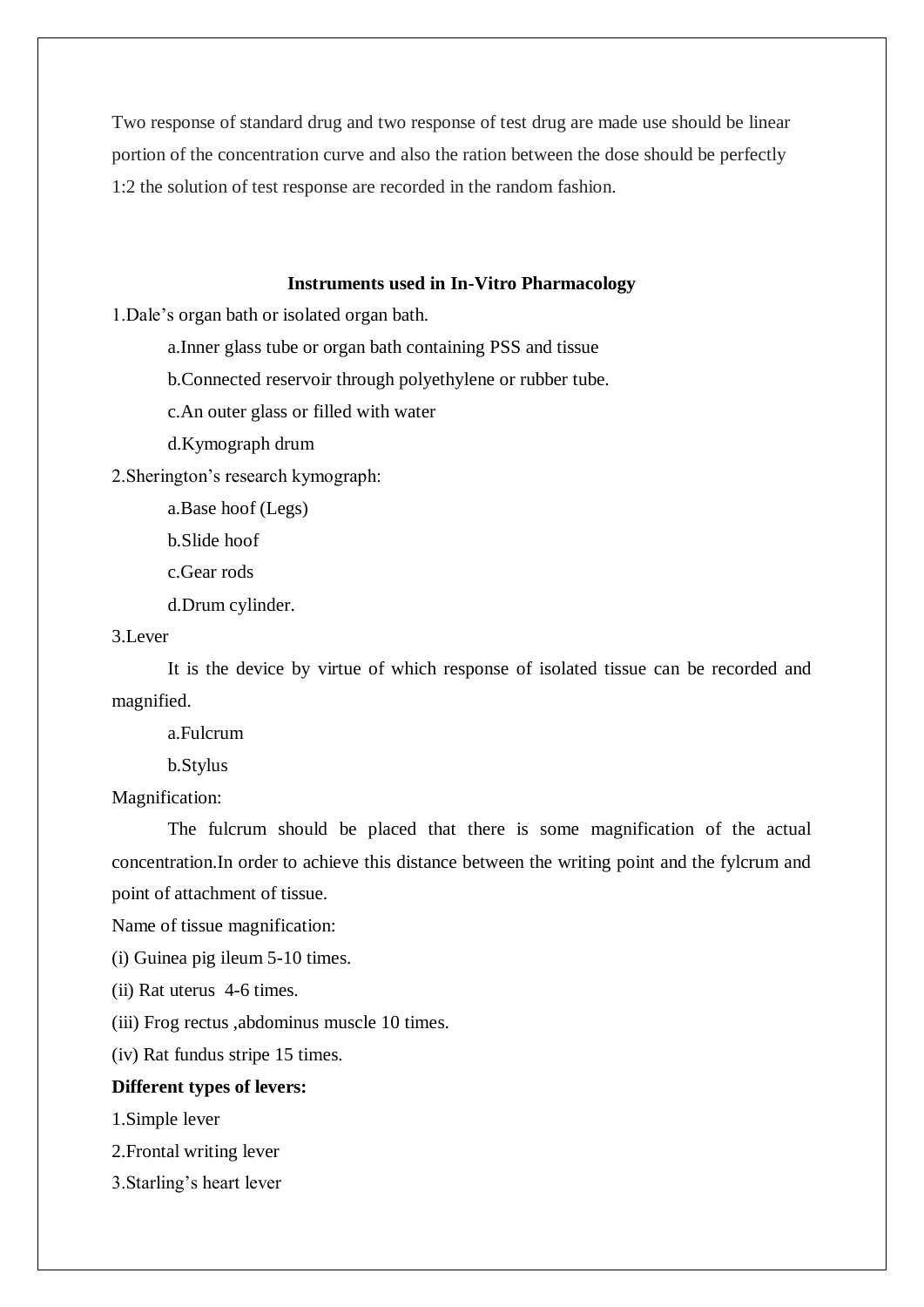4.universal lever 5.Arterial cannula 6.venus cannula 7.Tracheal cannula 8.Bull dog clamp 9.Rat holder 10.syringes

#### **Physiological salt solutions**

The ionic requirements and nutritional supply can be provided by using the suitable solution ,commonly known as physiological salt solution. Also called as PSS /Ringer solution Its composition is such that it provides an artificial media resembling the inorganic composition of blood plasma together with a buffer mechanism to maintain the optimum pH about 7.0 to 7.2 and glucose to facilitate tissue metabolilsm.

#### **Commonly used PSS**

**1.Frog ringer- (**For heart,rectus abdominis and other prepartions of frog)

**2.Tyrode** (For guinea pig ileum,rat ileum,rabbit ileum etc)

**3.De jalon** (For rat uterus)

**4.Kreb's Solution** (for rat fundud strip,Tracheal preparations, Vas deferens)etc

## **The PSS should:**

It Maintains tissue outside the animal body .

Select PSS in which tissue last longer.

Prepare the solution with the help of distilled or double distilled or deionised water.

Prepare fresh solution.

| <b>Ingredients</b>               | <b>Concentration in gms/l</b> |               |                   |          |
|----------------------------------|-------------------------------|---------------|-------------------|----------|
|                                  | <b>Frog ringer</b>            | <b>Tyrode</b> | Kreb'sbicarbonate | De jalon |
| <b>NaCl</b>                      | 6.5                           | 8.0           | 5.9               | 9.0      |
| KCl                              | 0.14                          | 0.2           | 0.35              | 0.350    |
| CaCl <sub>2</sub>                | 0.12                          | 0.18          | 0.28              | 0.003    |
| NaH <sub>2</sub> PO <sub>4</sub> | 0.05                          | 0.1           |                   |          |
| $KH_2PO_4$                       |                               |               | 0.16              |          |
| MgSO <sub>4</sub>                |                               |               | 0.11              |          |
| MgCl <sub>2</sub>                |                               | 0.1           |                   |          |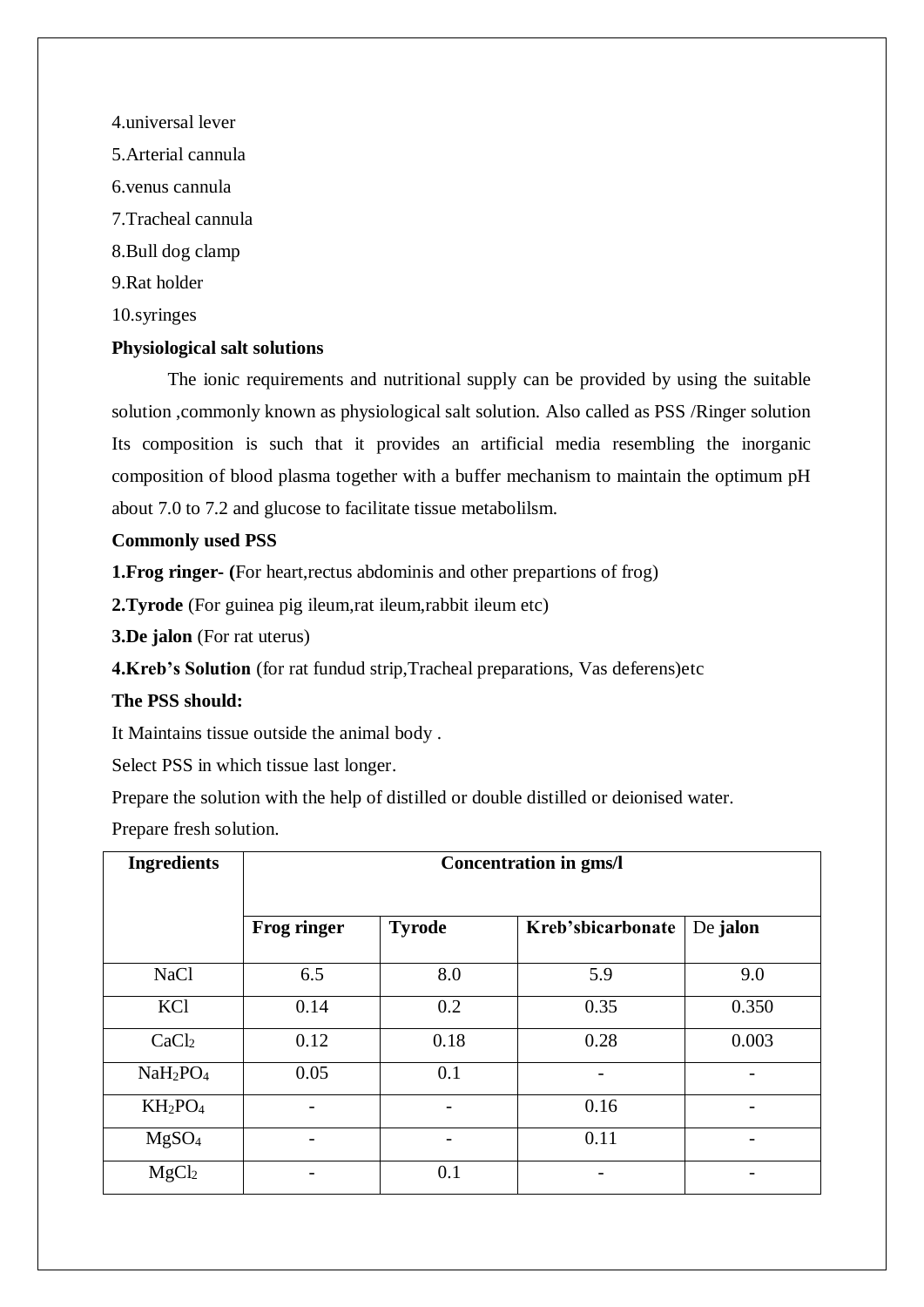| Glucose            | $\cdot\cdot$ | $\cdot$                       | $\sim$ . $\circ$ | $\sim$ $\sim$<br>◡.◡ |
|--------------------|--------------|-------------------------------|------------------|----------------------|
| NaHCO <sub>3</sub> | v.4          | $\mathbf{1} \cdot \mathbf{0}$ | $\sim$ . $\perp$ | ∪.∪                  |

## **PURPOSE OF EACH INGREDIENT**

| 1. | Sodium Chloride (NaCl)           | To maintain iso osmolarity, isotonicity, excitability |
|----|----------------------------------|-------------------------------------------------------|
|    |                                  | Intractility of the prepartion                        |
| 2. | Potassium Chloride (KCl)         | To maintain ionic balance                             |
| 3. | Calcium Chloride $CaCl2$         | To maintain the contract tility of the preparation    |
| 4. | Sodium                           | To provide alkaline pH                                |
|    | bicarbonate(NAHCO <sub>3</sub> ) |                                                       |
| 5. | Glucose                          | To provide energy                                     |
| 6. | Sodium or potassium              | Act as the buffer                                     |
| 7. | Di hydrogen phosphate            | To stabilize the preparation                          |
| 8  | Sulphate                         | To stabilize the prepartion and hence to reduce the   |
|    |                                  | spontaneous activity                                  |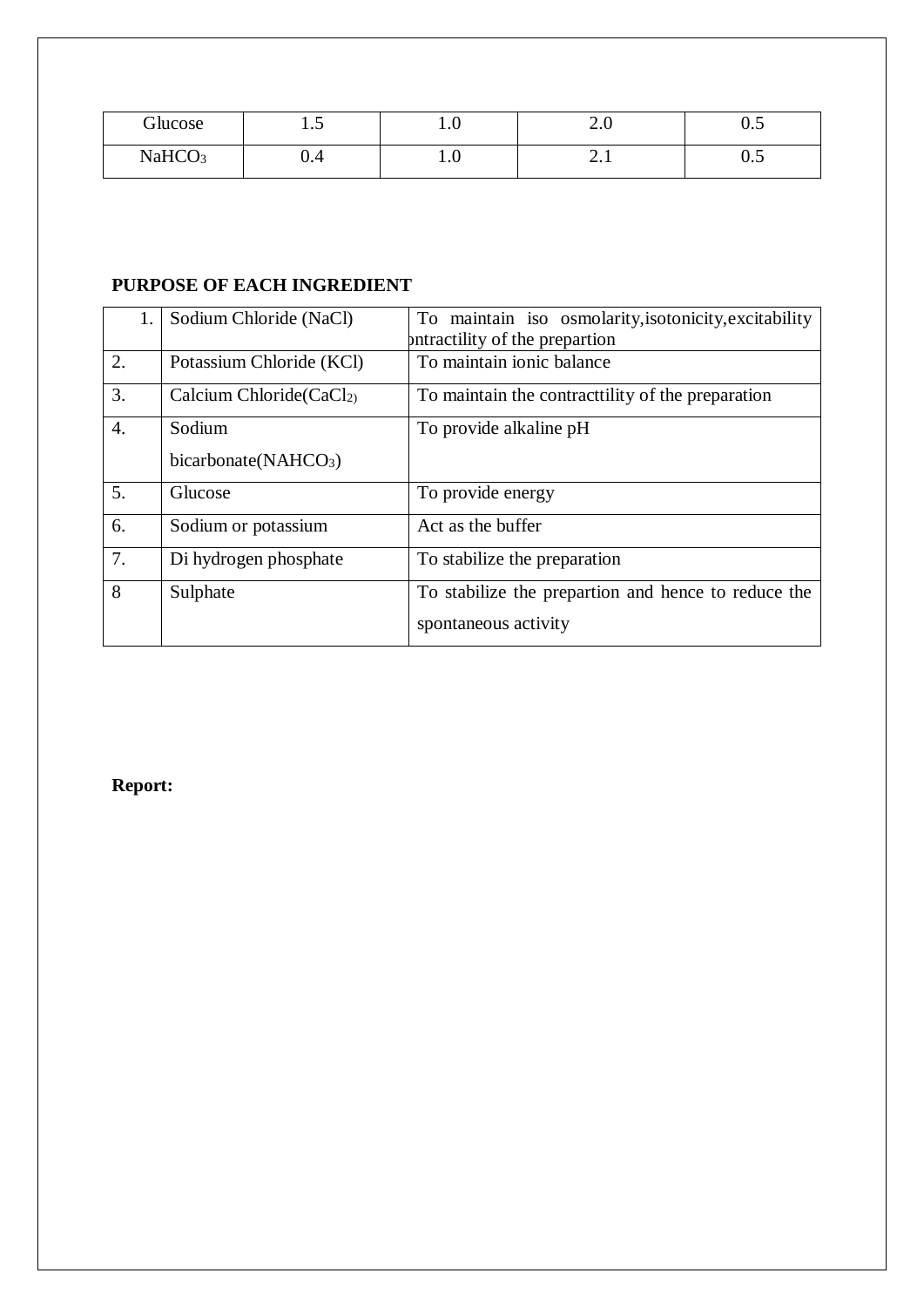## **Effect of drugs on isolated frog heart**

 $EX NO:2$ 

**Aim:** To study the effect of drugs(inotropic and chronotropic actions) on perfused frog heart. **Principle:**

Drugs may influence the rate (chronotropy) and force (inotropy) of contraction of the heart.An increase in the heart rate is called a "positive chronotropic" response,while a "negative chronotropic" response is a decrease in the heart rate.Similarly,an increase in the force of contraction is called a 'positive inotropic' response and a decrease in the force of contraction is called a 'negative inotropic' response.

Sympathomimetic amines such as adrenaline and noradrenaline produce positive inotropic and positive chronotropic response.whereas parasympathomimetics such as acetylcholine produce negative inotropic and negative chronotropic response.

#### **Requirements:**

Animal :frog

Apparatus : frog's ringer solution,reservoir,tubing,screw clip,syme,cannula,clamp,bosshead ,thread ,syringe and needle.

Drugs : Adrenalin (stock solution 10 µg/ml) Noradrenaline (stock solution 10µg/ml) Acetylcholine(stock solution 10µg/ml) Calcium chloride(stock solution 10µg/ml) Potassium chloride(stock solution 10µg/ml)

Physiological solution : Frog ringer

#### **Procedure:**

1.Pith the frog and pin it to the frog board.

2.Give a mid line incision on the abdomen.Remove the pectoral girdle and expose the heart.

3.Carefully remove the pericardium and put a few drops of frog ringer over the heart.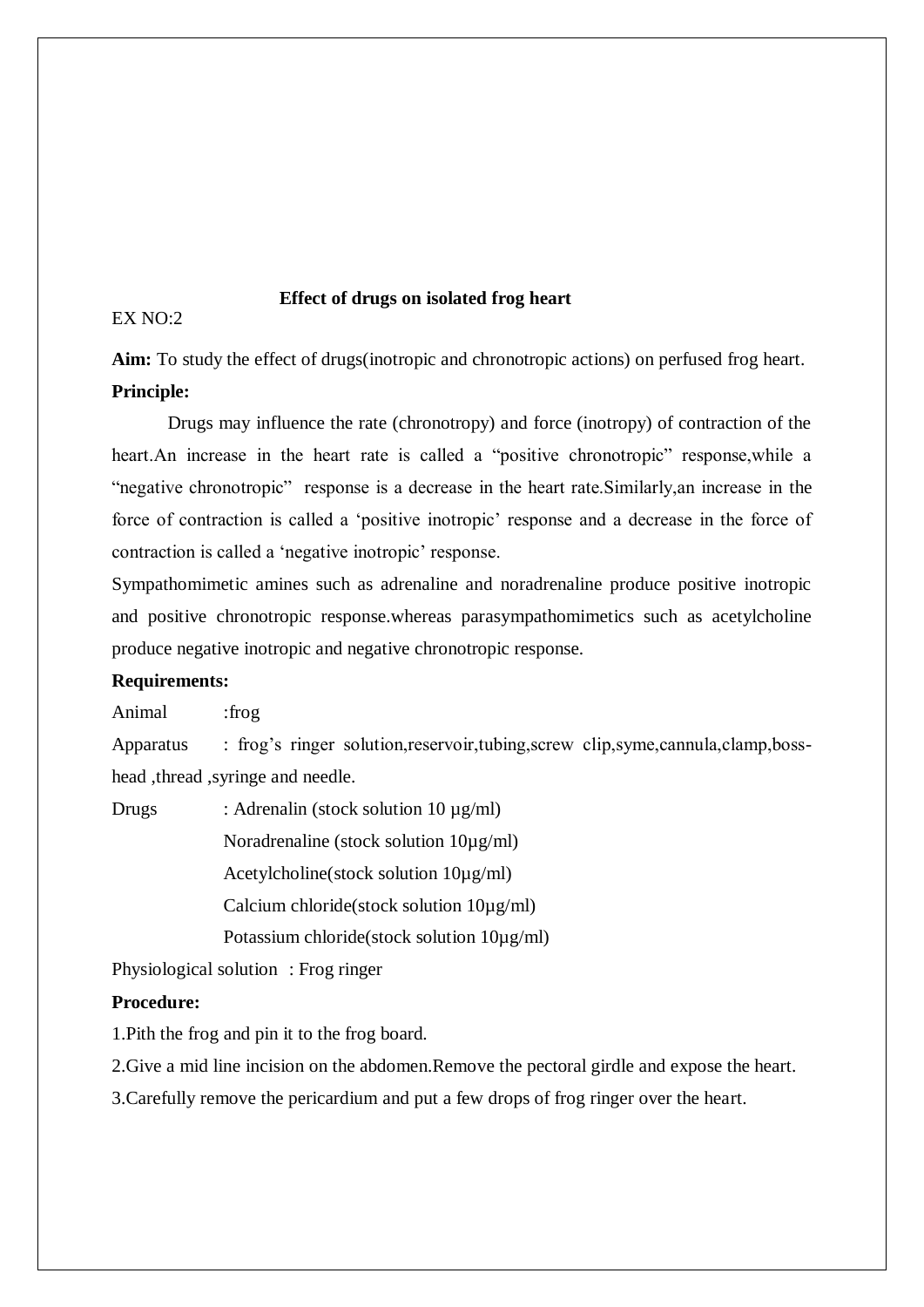4.Trace the inferior vena cava,put a thread around it and give a small cut in order to insert the venous cannula which is in turn connected to a perfusion bottle containing frog ringer.Insert a cannula in the vein and tie the thread to assure the cannula in place.

5.Give a small cut in one of the aortae for the perfusate to come out.

6. Adjust a proper venous pressure of 2-4 cm by altering the height of perfusion bottle.The effective venous pressure is the height in cms from level of the venous cannula and the ringer level in the perfusion bottle.Use of marriott's bottle helps in attaining the constant pressure. Start the perfusion by opening screw clamp attached to the tube.

7.Pass a thin pin hook through the tip of the ventricle,and with the help of a fine thread attached to the hook,tie it to the free limb of the universal lever,which is fixed to a stand.Adjust proper tension and magnification by altering the height of the lever.Record the normal contraction of the heart on the smoked drum.

8.Inject 0.1,0.2,0.5 and 1 ml of the stock solution of each drug in a sequential order and note the change in the rate and amplitude of contraction.Keep at least 5 min gap between the administration of each dose of the drug.The drug is administered by injecting the drug into the perfusion tube very close to the venous cannula.Take precautions to avoid any leakage of the drug from the tube,and the injection of air bubbles.

9.Label and fix the tracing with the fixing solution.

#### **Observation**: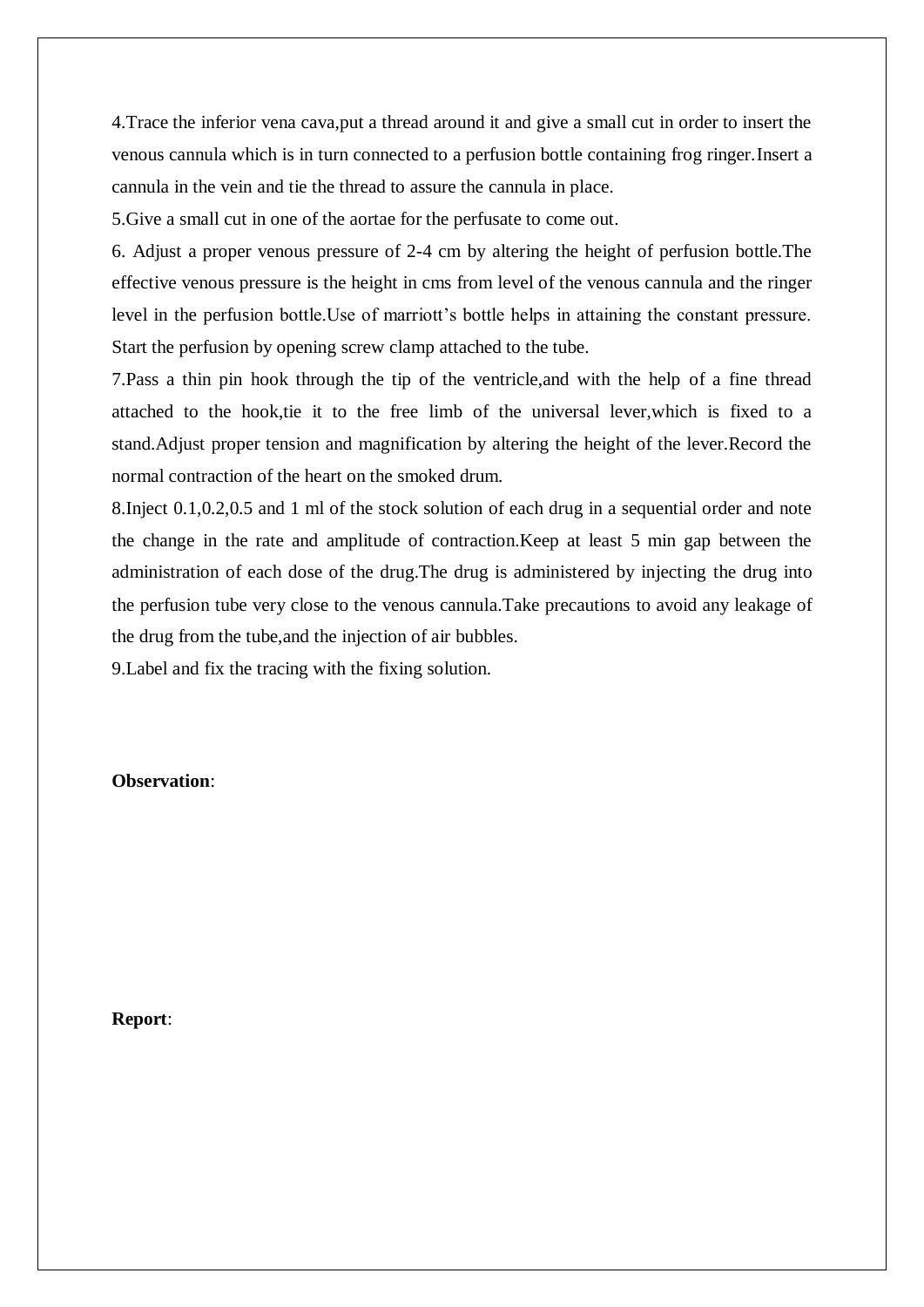#### EX NO:3

## **EFFECT OF DRUGS ON NORMAL AND HYPODYNAMIC PERFUSED FROG HEART**

**AIM:** To study the effect of drugs on normal and hypodynamic frog heart.

**Principle:** The myocardial contraction of normal and hypodynamyic frog heart takes place according to starling's law of heart. According to this law force of systolic contraction is directly proportional to the fibre length in diastole. Since systolic contraction represents cardiac output and the fibre lenth in diastole indicates venous pressure, the law indicates that caradiac output (i.e.stroke volume) is directly related to venous return or venous pressure during diastole.

When the cardiac musculature fails to obey this relationship as in failing heart ( i.e.congestive heart failure ) there will be decrease in stroke volume(cardiac output), incomplete emptying of the ventricles during systole and enlargement of heart size due to residual blood in the heart at the end of systolic contraction.When the heart is in this state,i.e. inability to contract to physiological normal it is said to be hypodynamic heart.

Experimentally hypodynamic heart can be produced by perfusing the heart with ringer containing less quantity of Calcium as this bivalent ion is essential for myocardial contraction.

#### **Requirements:**

Animal : frog Drugs : Digitalis (Digoxin stock solution 50µg/ml)

Calcium chloride (stock solution 100 µg/ml)

Physiological solution Normal frog ringer and forg ringer containing 1/4 CaCl<sub>2</sub>.

#### **Procedure:**

1.Set up the perfusion of frog heart with normal frog ringer solution as describes in the earlier experiment.

2. Record the effects of  $(0.1, 0.2, 0.4, \text{and } 0.5 \text{ ml})$  digoxin and CaCl<sub>2</sub>  $(0.1, 0.2, 0.4, \text{and } 0.5 \text{ ml})$ . Note the dose that gives an adequate response.

3.Replace the perfusion fluid with modified Ringer containing only ¼ th the Calcium chloride as compared to that of normal ringer. Note the change in the pattern of recording of the heart.

4.When the heart is depressed markedly in presence of modified Ringer,administer digoxin  $(0.1, 0.2, 0.4 \text{ and } 0.5 \text{ ml})$  and CaCl2  $(0.1, 0.2, 0.4 \text{ and } 0.5 \text{ ml})$ . Note the change in contractility.

5.Fix the tracing and compare the responses of these drugs in normal and hypodynamic heart.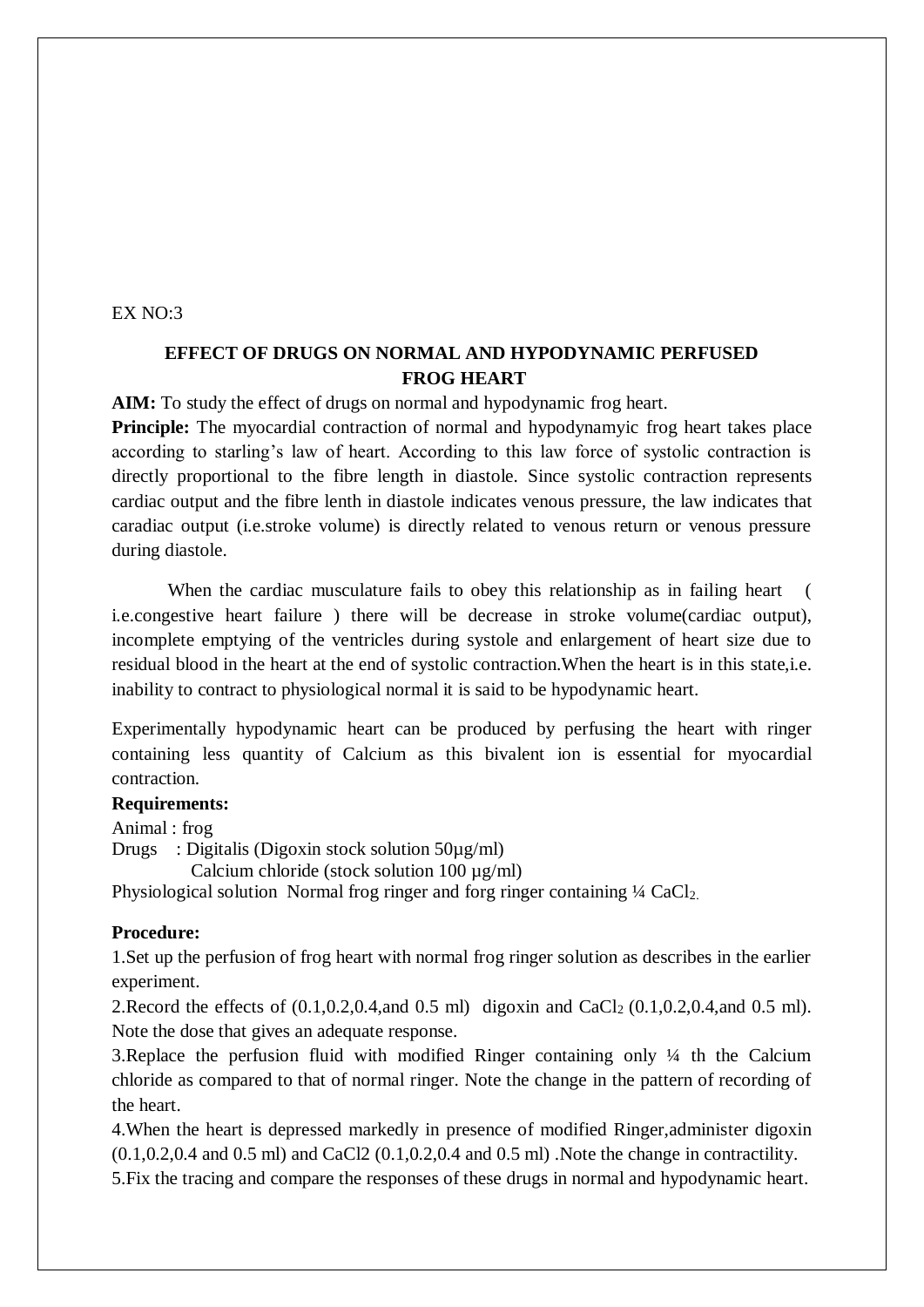#### **Observation**:

#### **Report**:

EX NO:4

## **Effect of drugs on blood pressure and heart rate of dog**

**Aim:** To study the effect of drugs on **blood pressure** and heart rate of dog.

**Principle:** The arterial blood pressure is defined as the pressure exerted by the blood on the walls of the blood vessels. Therefore, blood pressure = cardiac output  $\times$  peripheral resistance.The heart and the blood vessels are under the control of autonomic nervous system.

Both sympathetic and parasympathetic nerves supply the heart.Parasympathetic innervations is through the vagus supply the heart.Parasympathetic innervations iss through the vagus whereas the sympathetic nerve supply to the heart comes from fibres arising from stellate or inferior cervical ganglion. The nervous supply to the blood vessels aare principally from the sympathetic system.In general ,sympathetic stimulation (administration of adrenaline and noradrenaline) increases cardiac output and resistance to flow leading to an increased blood pressure.

On the other hand ,parasympathetic sstimulation (administration of acetylcholine) decreases cardiac output which lowers the blood pressure.Drugs which increase the blood pressure are called pressor agents, and those decrease are called .

#### **Requirements:**

Animal  $-Dog(6-8 kg)$ 

Anaesthetic pentobarbitone sodium (45 mg /kg ,iv ;prepare a stock solution contiaining 45mg/ml of the drug and per kg of body weight.

Drugs: adrenaline,noradrenaline ,isoprenaline,acetylcholine(all 100 mg/ml stock solution), normal saline ,and sodium citrate (10% w/v ).

Equipment: Artery cannula,venous cannula ,dog operating table,research kymograph (big),mercury manometer and surgical equipment.

### **Procedure:**

1.Anaesthetise the dog with pentobarbitone (45 mg/kg)given intravenously.

2.Cannulate the femoral vein and connect it to a burette containing saline.Femoral vein cannulation is used for drug administration.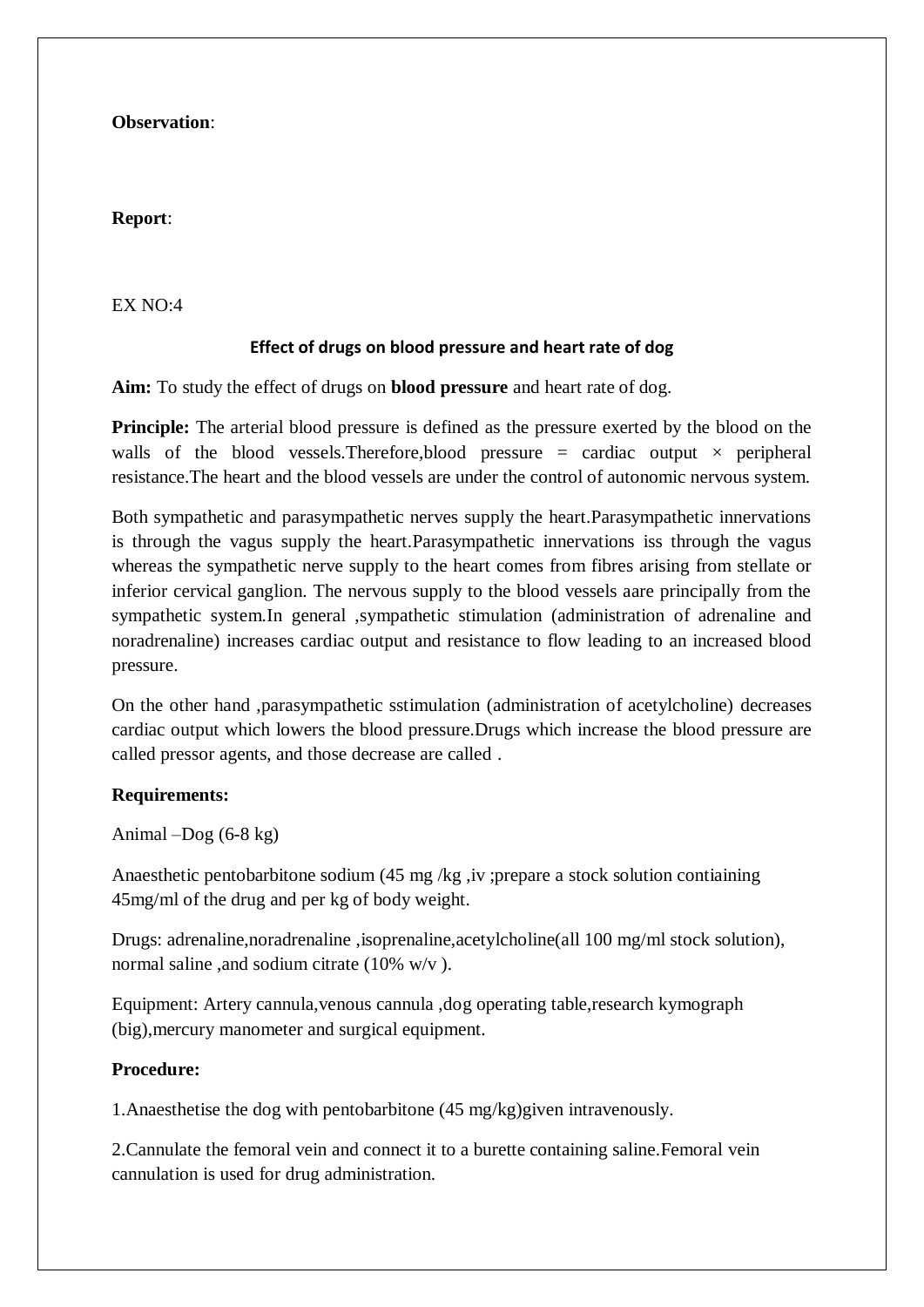3.Cannulate carotid artery and mount the blood pressure using mercury manometer.

4.Record the base –line mean blood pressure response.Note the heart rate.

5.Inject 3 or 5 µg/kg adrenaline through the femoral venous cannula.Note the sequence of the response,*i.e.* rise in blood pressure,heart rate,the vagal notch,blood pressure falling below the base line and recovery to Pre-drug base line. Wait for 5-10 min.

6.similarly administer noradrenaline ,isoprenaline and acetylcholine,one after the other.Give sufficient gap (5-10 min ) between the effects of two drugs.

## **Inference:**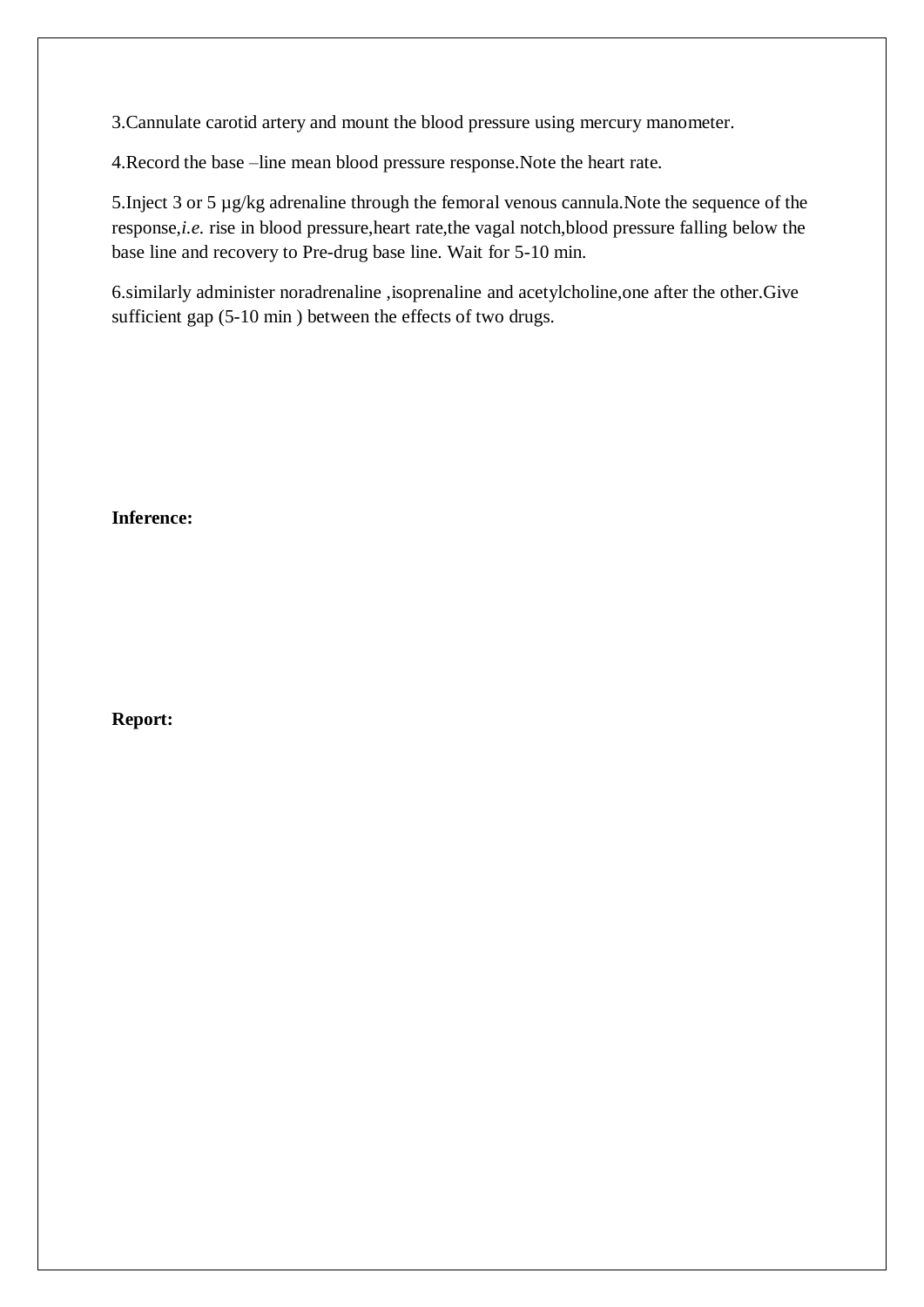## $EX NO.5$

#### **Study of diuretic activity of drugs using rats/mice.(Lipschitz test)**

**Aim:** To study the effects of various drugs (diuretics) on the output of urine.

**Principle:** Diuretics are the compound which increases the flow of urine. Normal urine output in rats is very small (1-2 ml/rat/day).Hence to get the measurable quantity the animals are first hydrated.The urine output is increased after administration of diuretics like urea,hudroflumethiziade and frusemide.Increase in volume of urine is measured with the help of measuring cylinder and compared with the normal urine output.

#### **Requirement:**

Rats,metabolic cages,graduated measuring cylinder.

Drugs and solutions: Normal saline(0.9%) Urea (900 mg/kg;oral) Hydroflumethiazide(1mg/kg;oral) Frusemide(5mg/kg;oral)

#### **Procedure:**

1.albino rats (150-200 g) are fasted (deprived of food and water) overnight and saline(25ml/kg) is administered orally with the help of oral feeding cannula.

2.Those animals are divided into four groups containing three rats in each as follows:

(i) Ist group- only normal saline (N.Saline)

(ii) IInd group- saline  $+$  Urea (900 mg/kg; oral)

(iii) IIIrd group-saline +hydroflumethiazide(1mg/kg;oral)

(iv) IVth group-saline +frusemide(5mg/kg ;oral)

3.After administration of drugs animals are placed in the four different metabolic cages.

4.Urine is collected in a measuring cylinder.

5.Time,when the first drop of urine is collected in a cylinder for each group is noted and the volume is recorded at intervals of 15 min for 3-4 hrs.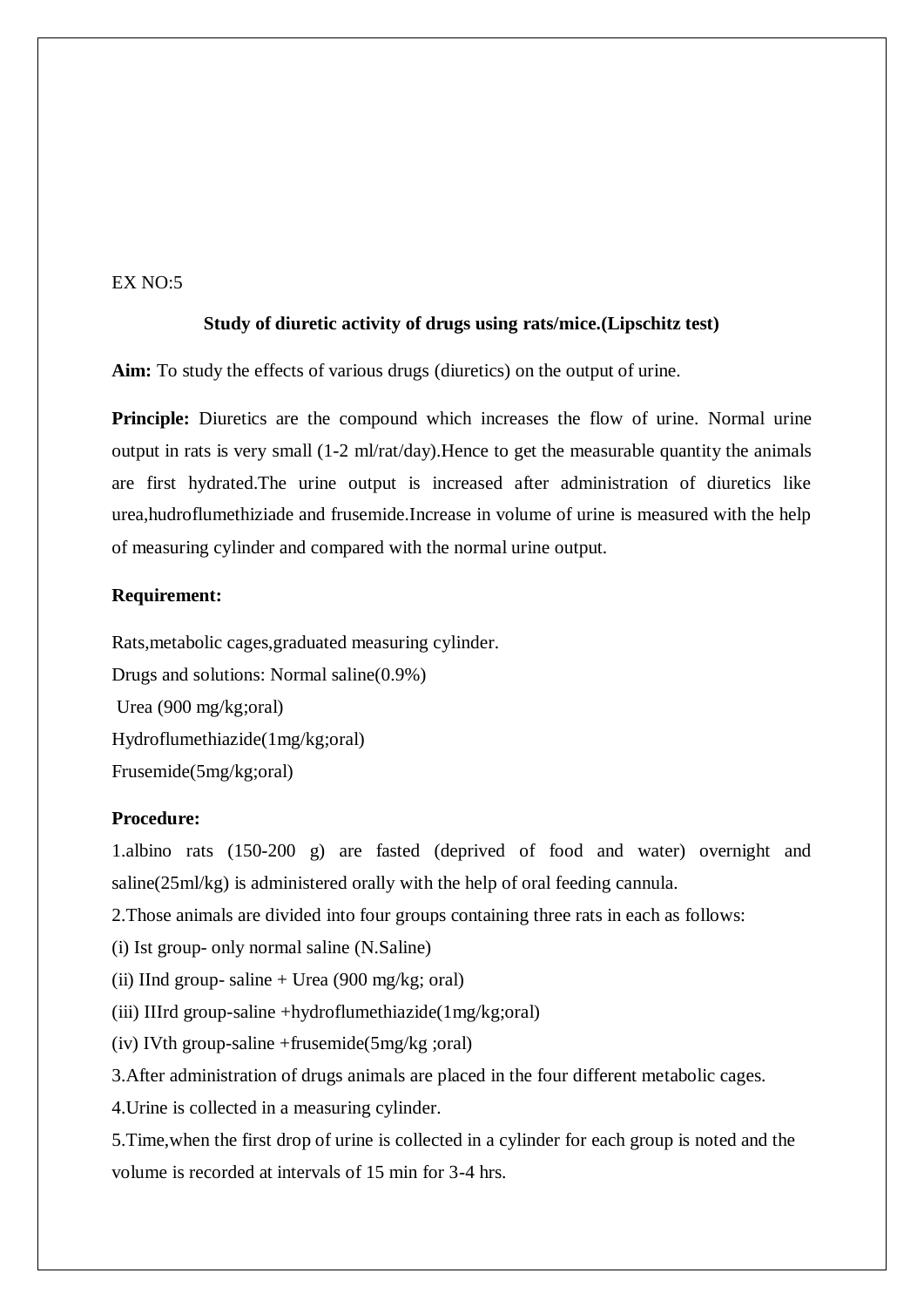6.The difference in the volume collected at different time interval and total volume can be compared with various diuretics.

### **Observation:**

### **Report**:

#### EX NO:6

#### **DRC of acetylcholine using frog rectus abdominis muscle**

**Aim:** To record a concentration response curve of acetylcholine using rectus abdominis muscle preparation of frog.

#### **Principle:**

Dose (concentration )-response curves demonstrate graded responses to drugs or agonists where an increase in response is recorded with a subsequent increase in the dose or the concentration of the drug.The dose –response curve is sigmoid or S- shaped.The first part (25% of graph) of the curve has poor discrimination between the doses.whereas the middle portioin of the curve shows greater sensitivity to different concentrations,and the responses to increasing concentrations are linearly differentiated. The last of the curve (plateau )shows the ceiling effect where no more increase in the response is seen with further increase in the dose.

When the doses are increased in geometric progression (logarithimic intervals) and the response is plotted against logarithms of doses,the relationship is called log dose-response curve.

Rectus abdominis muscle is a skeletal muscle,and the response of acetylcholine is described as nicotinic response.

#### **Requirements:**

Animals :Frog Drugs :Acetyl choline stock solution(1mg/ml) Physiological solution : Frog Ringer

#### **Procedure**

1.Pith or stun the frog and lay it on its back on the frog-dissecting board.Pin the four limbs.

2.Remove the skin on the abdomen and expose the rectus abdominis muscle,

3.Cut and prepare two rectus muscle preparations from each frog.Tie a thread to the top and bottom of each muscle preparation before detaching the muscle from the body of the frog.

4.Mount the preparation in up-rght position in the organ bath containing frog Ringer solution under a tension of 1 g. There is no need of maintaining the bath temperature since it is an amphibian tissue preparation.Bubble the organ with air.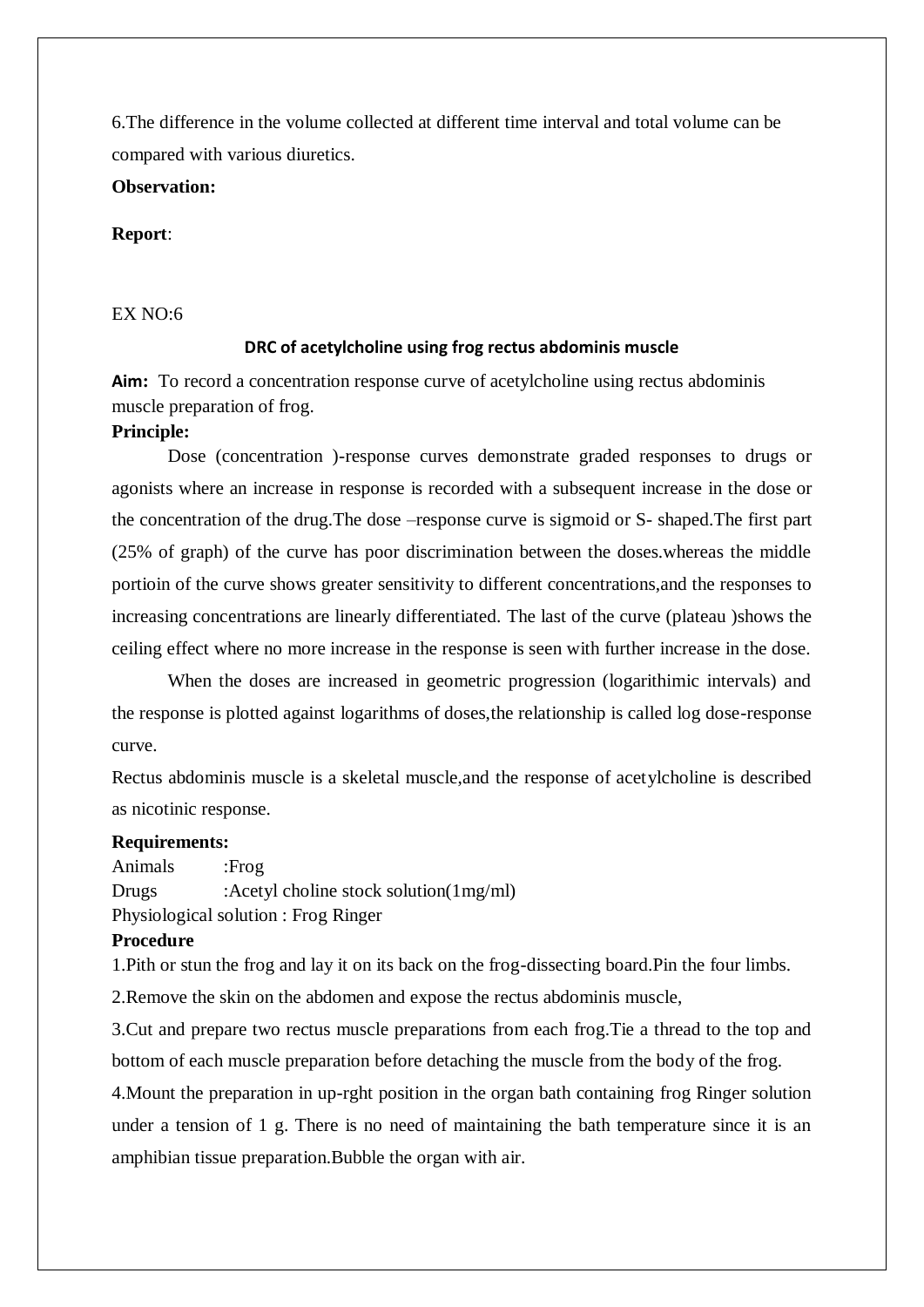5.Relax the tissue for 45 min,during which period wash the tissue with fresh quantum of ringer for at least four times.

6.Record the concentrations due to acetylcholine using either simple sideway or frontal writing lever.Ninety second contact time and a total 5 min time cycle may be used for proper recording of the responses.

7.Record at least four responses to increasing doses of acetyl choline or till you get the maximum response.The maximum response is achieved if one gets same or slightly less response with a higher concentrations.Properly label the graph,put the date ,your name, and fix the tracing with the help of fixing solution.

8.Measure the height of the response (mm) and draw a dose (concentration)- response graph.

#### **REPORT:**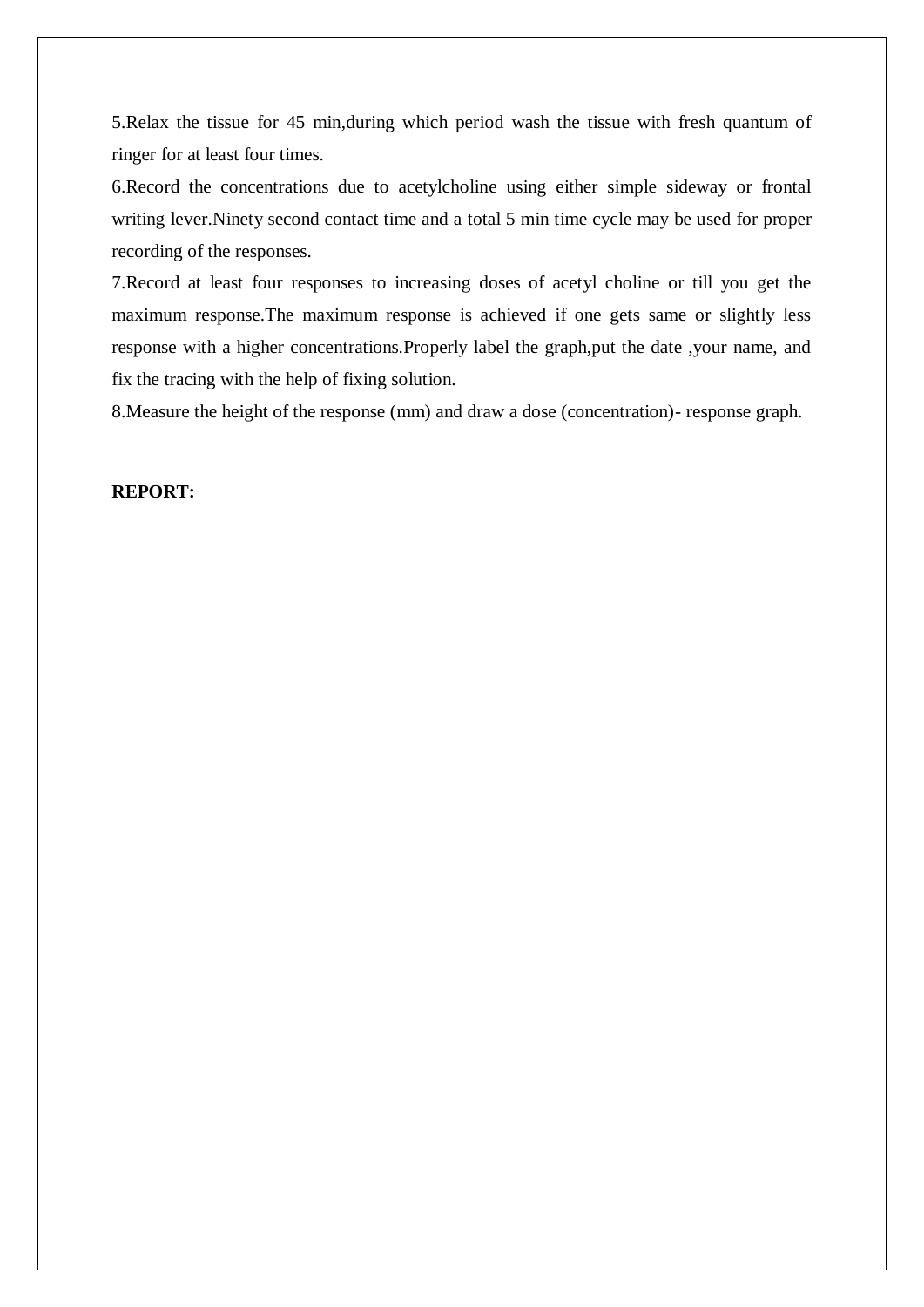#### $EX NO:7$

#### **Effect of physostigmine on DRC of acetylcholine using frog rectus abdominis muscle and rat ileum respectively**.

**Aim:**To record the effect of Physostigmine (eserine ) on the concentration-response curve of acetylcholine using rat ileum preparation.

#### **Principle:**

Rat colon is an intestinal smooth muscle.Ach cause the contraction of the muscle by acting on muscarinic receptor.The spontaneous contraction of muscle preparation can be reduced by calcium level of physiologoical salt solution and maintain the water bath at room temperature.The muscle preparation obtained from a starved rat gives a stable preparation.Physostigmine increased the levels of Ach.

Physostigmine is an anticholinesterase substance and it inhibits the metabolic break down of acetylcholine.As a result the action of acetylcholine is potentiated.The concentration response curve of acetylcholine will be shifted to the left in the presence of physostigmine.

#### **Requirements:**

Animal –frog

Drugs –Acetlycholine stock solution (1 mg/ml),Physostigmine stock solution (1mg/ml) Physiological solution – modified ringer with less calcium

#### **Procedure:**

1.Step 1 to 6 are same as previous experiment

2.Record a concentration response curve of acetylcholine using at least four doses.

3.Add physostigmine (2 µg/ml) to the reservoir containing frog ringer and irrigate the tissue with eserinised ringer 30 min.

4.Repeat the concentration-response curves of acetylcholine in the presence of physostigmine.

5.Label and fix both the concentration –response curves.

6.Plot both the concentration –response curves of acetylcholine,ie.one in the absence and the other in the presence of physostigmine.note the potentiation in the response of acetylcholine .

#### **Observation:**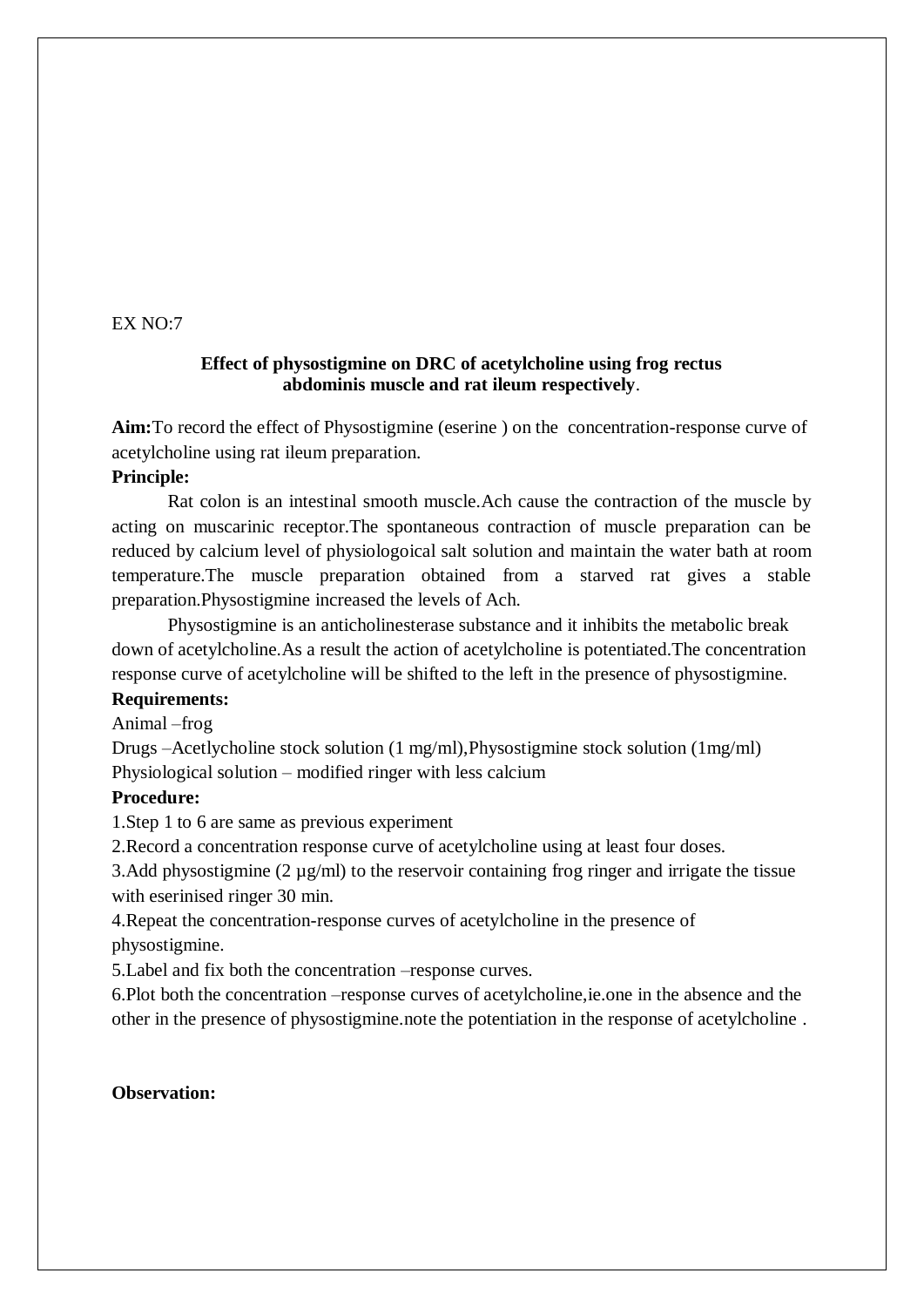#### **Report:**

#### EX NO:8

## **Effect of atropine on DRC of acetylcholine using frog rectus abdominis muscle and rat ileum respectively**.

**Aim:** To record the concentration-response curve of acetylcholine and its modification by atropine using rat ileum preparation.

## **Priniple:**

Rat colon is an intestinal smooth muscle.Acetylcholine causes the contractions of the smooth muscle by acting on muscarinic recptors.Atropine blocks muscarinic recptors in the smooth muscle.Therefore ,atropine blocks acetylcholine induced contractions in rat colon.The concentration response curve of acetylcholine will be shifted to the right in the presence of atropine.the nature of antagonism is of competitive type .

The spontaneous contractions of the preparations can be reduced by reducing the calcium content in physiological solution and maintaining the bath at room temperature  $(23+)$  $2<sup>0</sup>$  C). The muscle (colon) preparation obtained from an unstarved rat gives more stable contractions.

#### **Requirements**:

Animal :Rat (150-200g) Drugs :Acetyl choline stock solution (1mg/ml),Atropine stock solution(1 mg/ml) Physiological solution: Modified Ringer (contains less calcium) **Procedure**:

1.Sacrifice the animal by cervical dislocation.

2.Cut open the abdomen and identify the colon .the right flexure,i.e. the subhepatic region of the colon where the ascending colon turns to become transverse colon,is cut out and placed in a shallow dish containing Modified Ringer's solution.

3.The lumen is gently cleaned and a 3 cm long tissue is mounted in the organ bath containing Modified Ringer's solution (pH 7.4)maintained at 25 $^{\circ}$  C and bubbled with carbogenated air.The preparation is allowed to equilibrate for 45 min under 500g tension. 4.Record the concentration dependent responses due to acetylcholine using frontal writing lever.Contact time 60 sec, and 5 min time cycle are kept for proper recording of the response.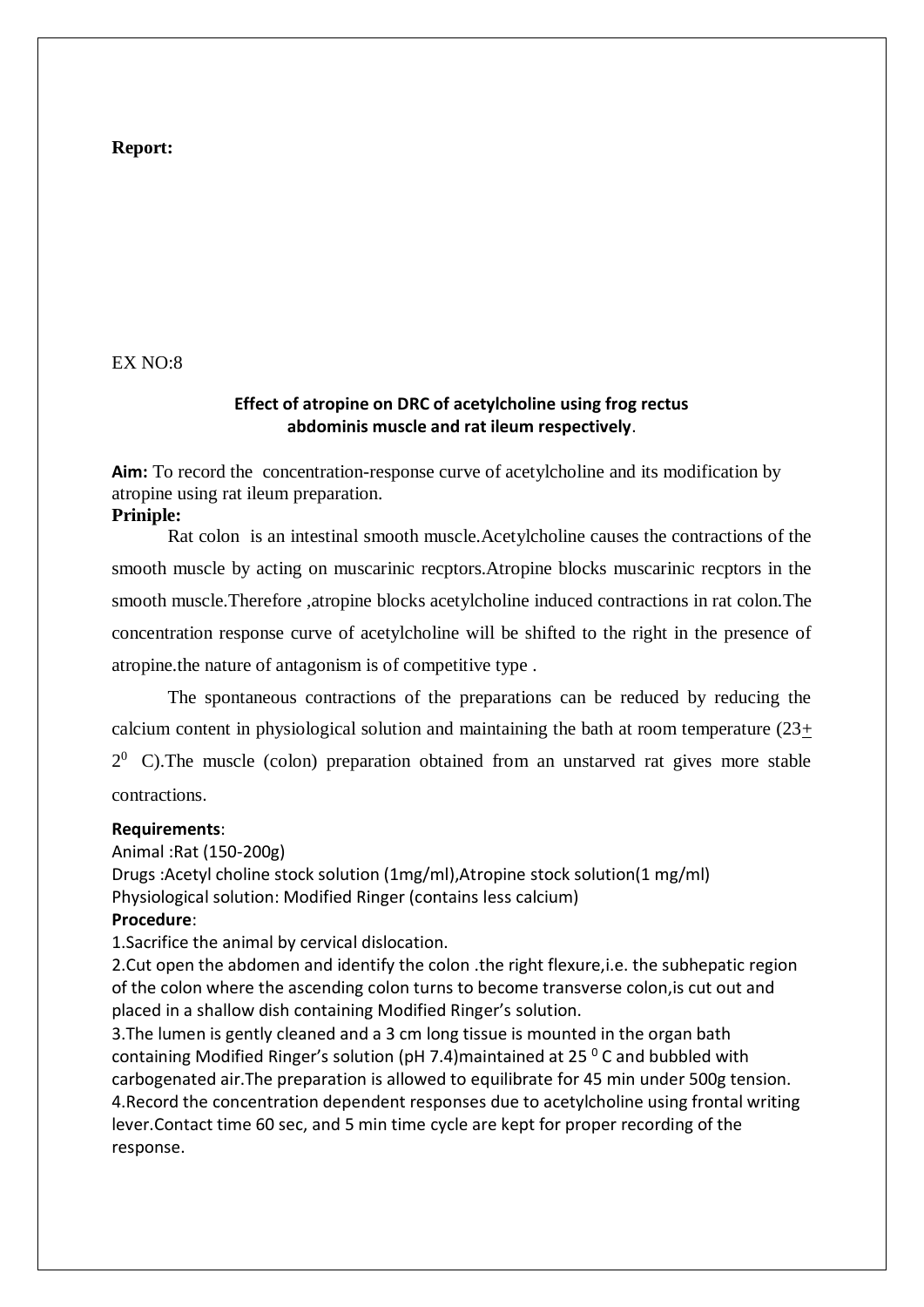5.Add atropine to the reservoir containing Modified Ringer's solution and irrigate the tissue with atropinised Modified Ringer for 20 min.

6.Repeat the concentration-response curve of acetylcholine in presence of atropine. 7.Label and fix the tracing ,plot the graph as done in the earlier experiments.Calculate EC 50 values and note the nature of antagonism

Dose ratio = EC 50 after atropine ------------------------- EC 50 before atropine

**Inference:**

**Report:** EX NO:9

## **Bioassay of oxytocin using rat uterine horn by interpolation method.**

**Aim:** To record the concentration –response curve of oxytocin using rat uterine horn by interpolation method.

**Principle:** Oxytocin is a hormone secreted by the posterior pituitary gland. The rat uterine preparation is commonly used for the bioassay of oxytocin.The sensitivity of the uterus to oxytocin depends on the oestrous cycle.The various stages of oestrous cycle can be identified by preparing vaginal smears and observing under microscope. Rat uterus is highly sensitive.

An adult female rat (2-3 months old )has an oestrous cycle of five days.The oestrous cycle is divided into different stages.

1.Dioestrous – characterized by presence of leukocytes in vaginal smear.

2.Proestrous /estrous – charactereised by the presence of large number of nucleated epithelial cells.

3.Frank oestrous –Presence of cornified epithelial cells.

4.Meta oestrous or late oestrous –presence of mixture of nucleated ,cornified epithelial cells and leucocytes.

If the rat is not in frank oestrous stage ,it can be induced by the administration of estrogen preparation,stilbestrol (0.1 mg/kg, sc:24 hrs before)

Frank oestrus uterus is highly sensitive to oxytocin and hence preferred for bioassay than the dioestrous uterus which is relatively less sensitive.

## **Requirements:**

Animal : Female rat (120-150 g)

Drugs : Oxytocin ,Stilbestrol

Physiological solution : De jalon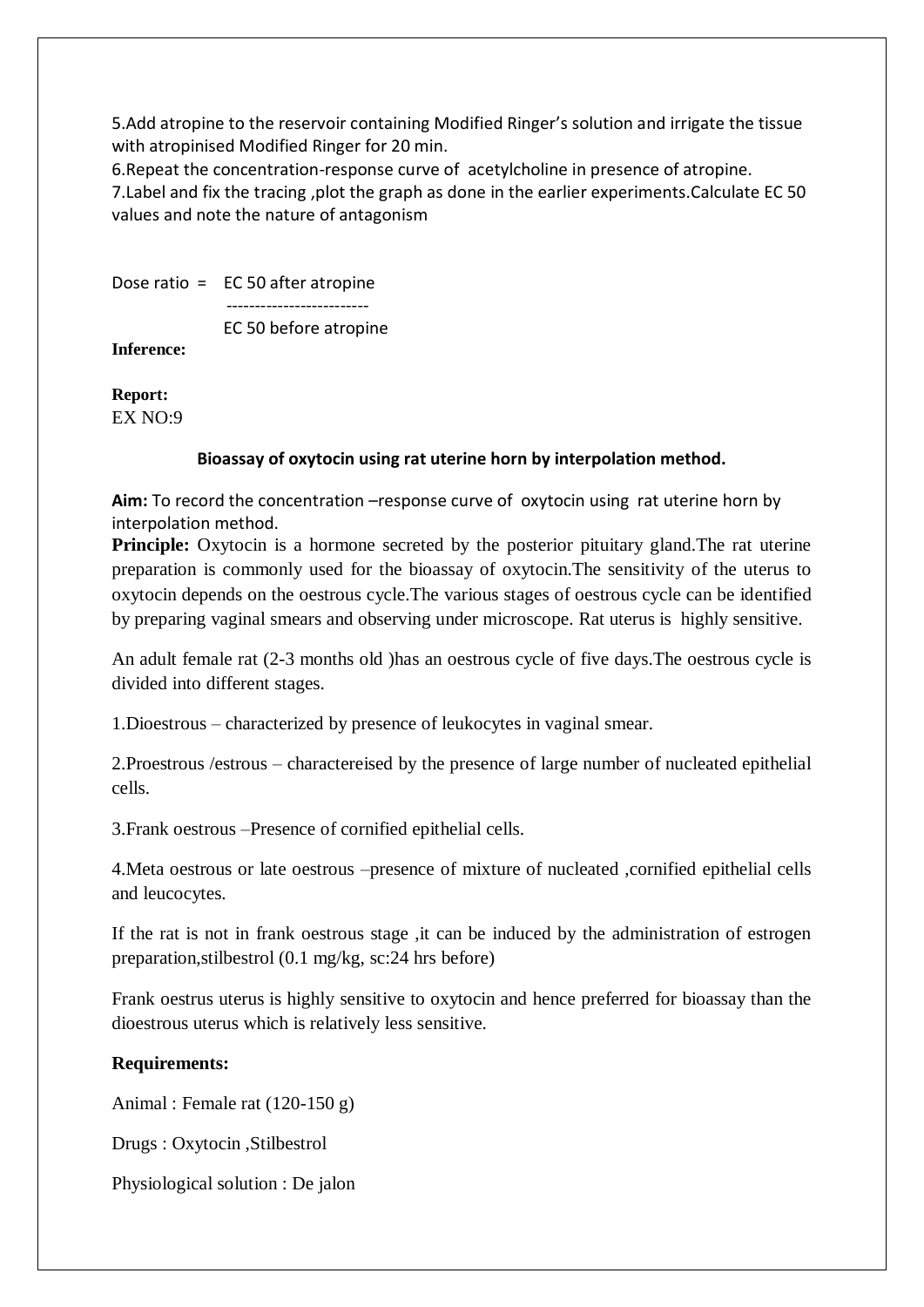Student organ bath

## **Procedure** :

## **A. preparation of animal:**

1. Examine the vaginal smear under microscope to know about the proper stage of oestrus cycle. If the rat is not in frank oestrus, inject 0.1 mg/kg of stilbestrol and wait for 24 hr.(Vaginal smear is prepared by taking a drop of vaginal wash and putting on the glass slide).

2. If the epithelial cells are present in the smear ,it is said to be in frankoestrous phase.

## **B). Isolation of tissue:**

1.Animal is sacrificied by cervical dislocation.

2.Cut open the pelvic region and expose both the horns of uterus.Separate them gently from the surrounding fatty material and transfer them into a dish containing De jalon's solution.when the rat is in oestrus generally the uterus is fleshy and pink in colour.

3.Then the uterus is cut longitudinally and a tissue portion of 2-3 cm long is taken and both ends are tied with the thread.

## **C) Mounting the tissue:**

1. About 2-3 cm long tissue is mounted in organ bath containing De jalons solution at  $32^{\circ}$ C along with proper aeration.

2.A tension of about 500 mg (0.5g)is applied and tissue is allowed to equilibrate for 45 min.

## **D.Recording of the response:**

1.Record the DRC for the standard oxytocin solution is taken.

2.Record responses due to 0.1 ,0.2 , or 0.4 ml of the test substance.See that these responses would fall on the linear portion of the concentratin –Response curve for the stand solution

3.Label and fix the tracing.

4.Plot the concentration response curve due to standard acetyl choline solution.Measure the heights of the contractions (response) due to different doses(A and B) of test solution .read the corresponding concentration from the standard curve.

## **Inference:**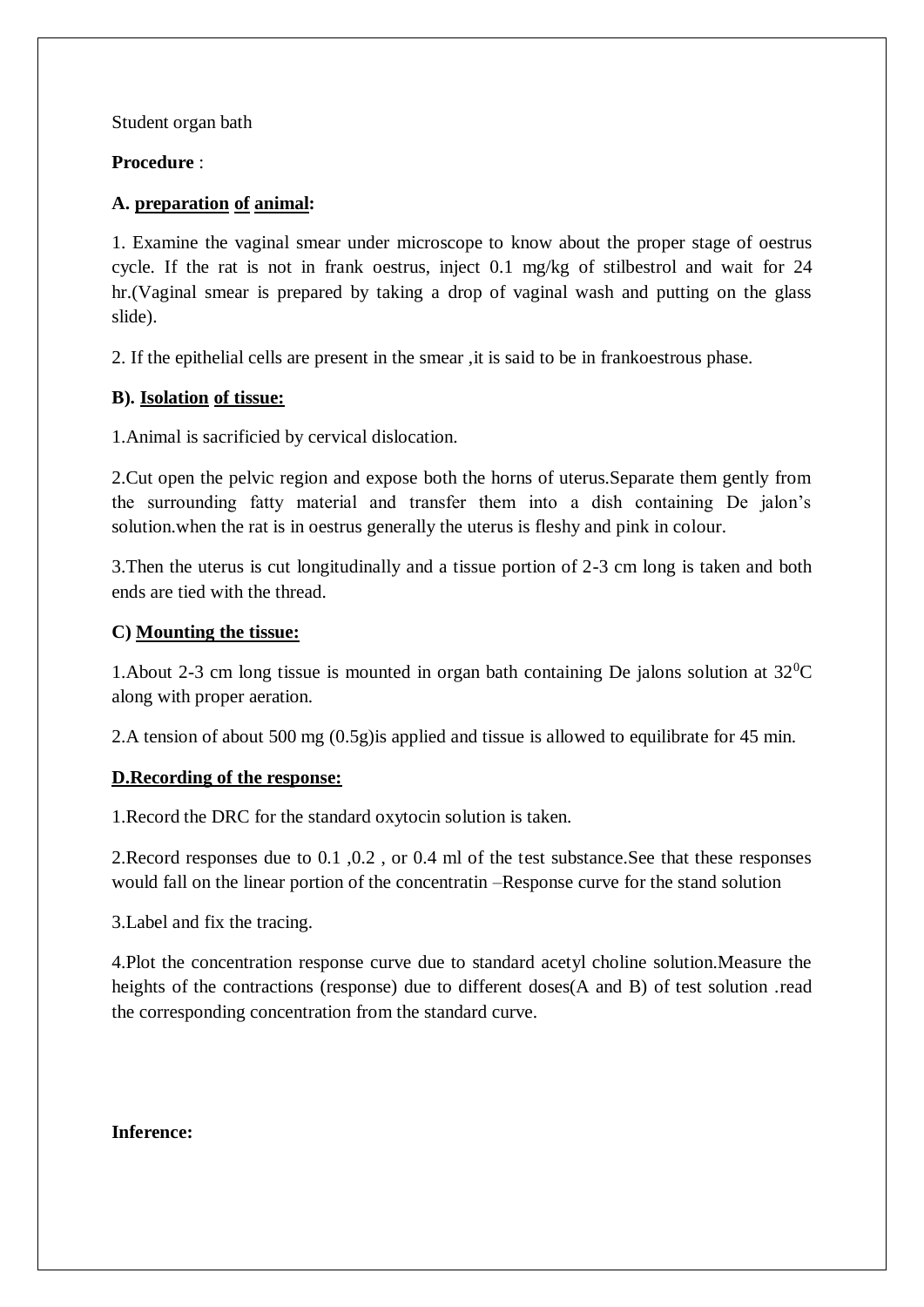#### **Report:**

#### EX NO:10

#### **Bioassay of serotonin using rat fundus strip by three point bioassay**

**Aim:** To find out the concentration of the given sample of 5 HT (5-hydroxy tryptamine) or serotonin by three point bioassay using rat fundus strip preparation. **Principle**:

**Rat fundus** is a very sensitive tissue for the study of the action of several naturally occurring substances like 5-hydroxy tryptamine, histamine, acetyl choline and bradykinin. Unlike the intestinal smooth muscle(ileum) this preparation is slow contracting and slow relaxing type. Rat fundus is gernerallyemployed for the bioassay of serotonin.The fundus (the upper part of the stomach) is grey in colour and therefore ,easily indentified from pyloric part (pink in colour).A zig-zag preparation of the fundal strip is prepared so as to expose maximum portion of the tissue to drug.

The tissue is sensitive to 1 ng/ml of serotonin,0.05-1 ng/ml of histamine and 0.2-0.5 ng/ml of acety choline,respectively.

**Principle of Three point bioassay:** It is a method based on the assumption of dose-response relationship.Log dose response curve is plotted and the dose of the standard producing the same response as produced by the test sample is directly read from the graph so to estimate the potency of the test sample.

In three point bioassay,the DRC of standard ,test samples is first obtained from the responses due to graded doses.From the DRC of standard,two standard doses are selected in such a way that they have produced 20% and80 % of he maximal response respectively and are designated as S1 and S2. The responses of these doses lie on the steepest and straightest part (linear ) of the curve. From The DRC of test sample one test dose is selected such that it gives a response which lies in between the two standard responses i.e. it gives a greater response than S1 and a smaller response than S2 and is designated as T.

After selecting the standard and test doses, the bioassay is performed by recording the standard and test responses in a randomized fashion. The pattern of addition of doses is S1 S2 T; S2 ,T, S1 and T, S1, S2 in 3 successive cycles.The mean values of height of the contraction for all the 3 doses are calculated and are used in plotting the graph so as to estimate the potency of the test sample.

## **Advantages:**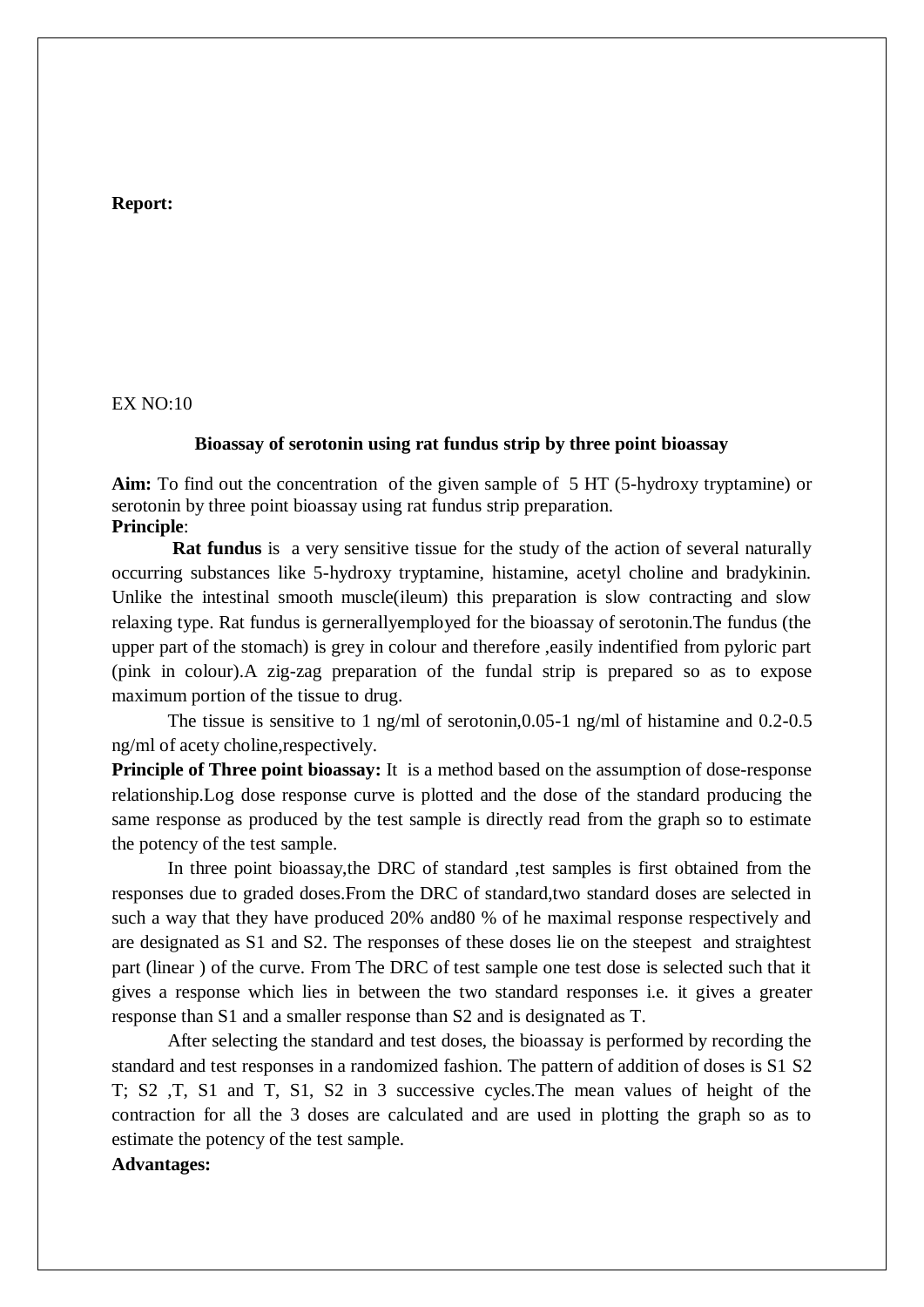More precision Reliability.

**Requirements**:

Animal : Rats (150-200 g ,overnight fasted) Drug : serotonin (Stock solution 10 µg/ml)

Physiological solution : Krebs solution

## **Procedure** :

1. Sacrifice the rat by a blow on the head and carotid bleeding.

2.Cut open the abdomen and expose the stomach.

3.Identify the fundus of the stomach(upper part) .Incise it from the junction of pyloric part and put it in the dish containing krebs solution.

4.Incise the fundus from the lesser curvature and open it longitudinally.Give alternate zig zag cuts to make a fundal stip preparation. Tie both the ends with the thread and mount in the organ bath containg krebs solution at  $37^{\circ}$ C. Aerate the tissue.

5.Apply 1 gm load and allow the preparation to equilibrate for 30 mins.Using frontal writing lever with 10-12 magnification record the contractions due to increase concentrations of serotonin. Since the muscle contracts slowly and relaxes slowly,a contact time of 90 sec ,and 5 min time cycle.

**6.** Select two doses form the DRC of standard drug,eliciting sub-maximal responses and bearing a dose ratio 1:2 preferentially and designate them as S1 and S2 and respectively.

7.Select one dose from the DRC of test solution in such a way that the response due to this dose lies preferentially between S1 and S2 and designate it as T.

8.Record 3 sets of responses due to S1 S2 and T adding them to organ bath in a randomized fashion as per Latin square design mentioned in the princilple.The latin square design of addition of doses is followed to ensure good randomization and to account for the fluctuating sensitivity of the tissue.

9. Measure various response to calculate the mean of each response  $(S1, S2, T)$ 

10.Plot the graph with log dose on X-Axis and % of response on Y –axis and interpolate the T response on to the DRC of standard in between S1 and S2 so as to find the standard dose that gives an equivalent response of that of test.

11.Calculate the potency of the test drug by converting the log of the standard dose that has produced an equivalent response as that of test in to anti-log and report the potency as number of  $\mu$  gms/ml.

 **------**

12. Concentration of unknown =  $n1/t \times anti \log{T-S} 1 \times log n2/n1$  }Cs

S2**-**S1

Where,  $n_1$  = lower standard dose  $(n<sub>2</sub>)$  = Higher standard dose  $(t)=$  test dose  $S1$ = response of n1  $S2$  = response of n2 T = response of t Cs= Concentration of standard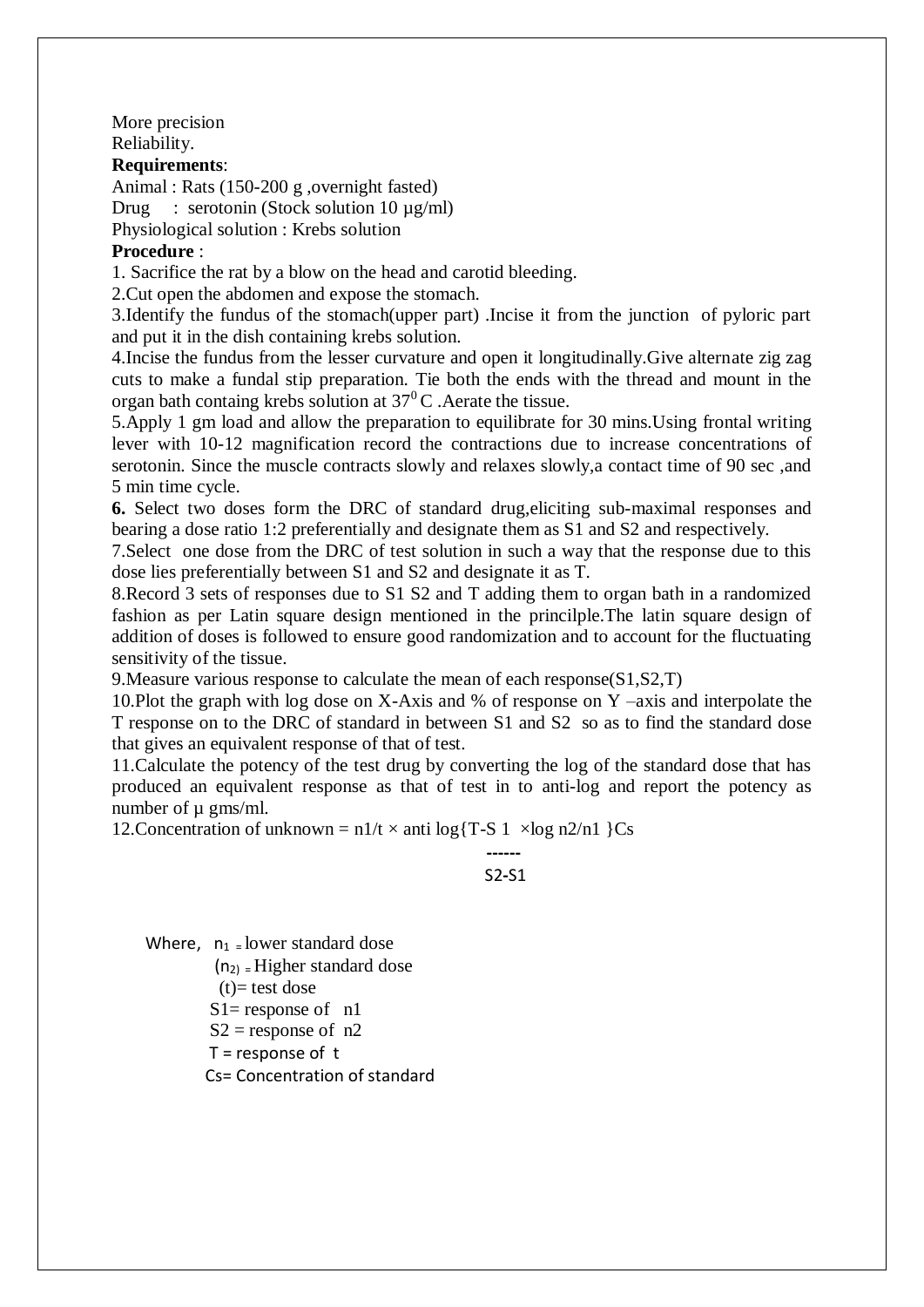#### **Report:**

The potency of the test drug, serotonin is estimated as ----------- ugms/ml by three point method of bioassay.

 $EX NO:11$ 

#### **Determination of PA2 value of prazosin using rat anococcygeus muscle (by Schilds plot method)**

**Aim:** To determine the pA**<sup>2</sup>** value of prazosin using rat anococcygeus muscle. **Principle**:

The pA**<sup>2</sup>** value is devised by Sir Heinz Otto Schild in Quantitative Pharmacology.In 1947 pA scale ,to express drug antagonism.

 pA<sup>x</sup> value is calculated to compare the potency of antagonists acting on the same receptor.

The  $pA_x$  value is defined as the negative logarithm of the molar concentration of the antagonist required to reduce the effect of a multiple  $dose(x)$  of the agonist to that of a single dose in the absence of antagonist. The meaning of **pA2** is the affinity of the antagonist to the receptor.For antagonist ,efficacy is 0 and affinity is one.

Higher the pA<sub>x</sub> value, more potent is the antagonist. The determination of pA<sub>2</sub> (X=2) and  $pA_{10}$  (X=10) values have wider applications. If the difference between these two values is found to be 0.95 or very near,the antagonism is likely to be of competitive type.an antagonist acting on the same receptor will have same  $pA_2$  value in all the tissue or organ preparations. **Principle of schlids plot**:

- $\triangleright$  calculation of pA<sub>2</sub> value for an antagonist from the effects observed on isolated smooth muscles can be done in two-ways: using schild's plot procedure or schild'sequation.
- $\triangleright$  most commonly used method for estimating pA<sub>2</sub> value.
- The Schild plot is a pharmacological method of receptor classification**.**
- $\triangleright$  Plot log (dose ratio-1) against negative log molar concentration of the antagonist(B) used (or directly against B)
- $\triangleright$  When the slope of the line so obtained is unity, then the antagonism is competitive.

#### **Requirements**:

Animal: Rat (150-200 g,overnight fasted) Drugs : Prazosin stock solution (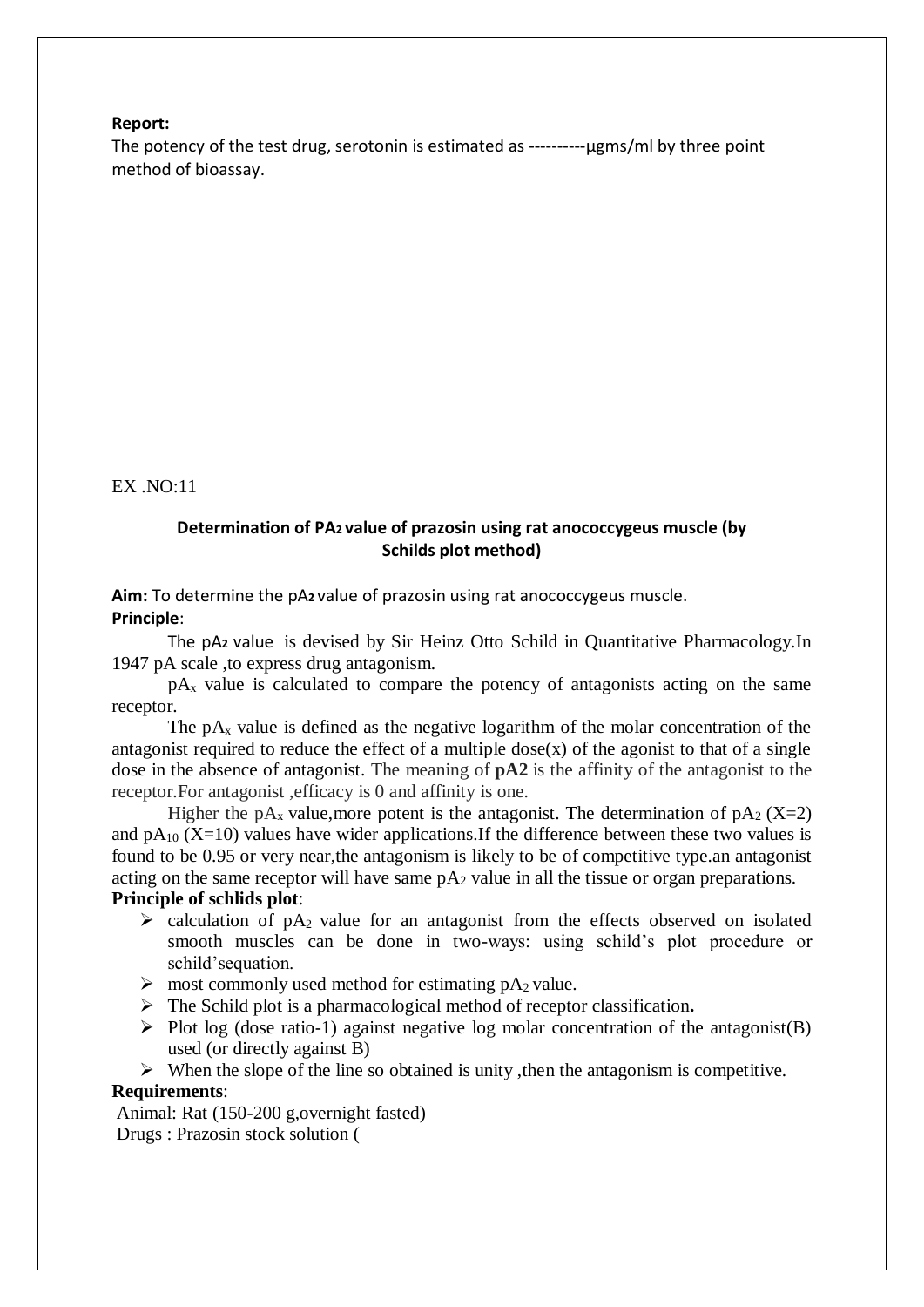#### $EX NO·12$

## **To study the anti-inflammatory property of indomethacin against carrageenan-induced acute paw oedema in rats.**

**Aim:**To study the anti-inflammatory property of indomethacin against carrageenan-induced acute paw oedema in rats.

**Principle**: Inflammation is a tissue –reaction to infection, irritation or foreign substance. It is a part of the host defence mechanism but when it becomes great it is a hopeless condition.Aging is also considered to be an inflammatory response.There are several tissue factors or mechanisms that are known to be involved in the inflammatory reactions such as release of histamine,bradykinin and prostaglandins.

This method is based upon the ability of anti-inflammatory agents to inhibit the edema produced in the hind paw of the rat after injection of a phlogistic agent (carragennan).The volume of the injected paw is measured before and after the application of irritants.The paw volume of treated animals is compared with control.Plethysmograph is used to measure paw volume.

#### **Requirements**:

#### **Animal**:Rats,(150-200g)

**Equipment**:Plethysmograph,(simple apparatus containing mercury.The mercury displacement due to dipping of the paw can be directly read from scale attached to the mercury column or adjusting the mercury level in the arm B to the original level by moving the arm B up/down and note the volume required in both the arms equal) syringe and needle

**Drugs**:carrageenan (1% w/v solution and inject 0.1 ml underneath the plantar region)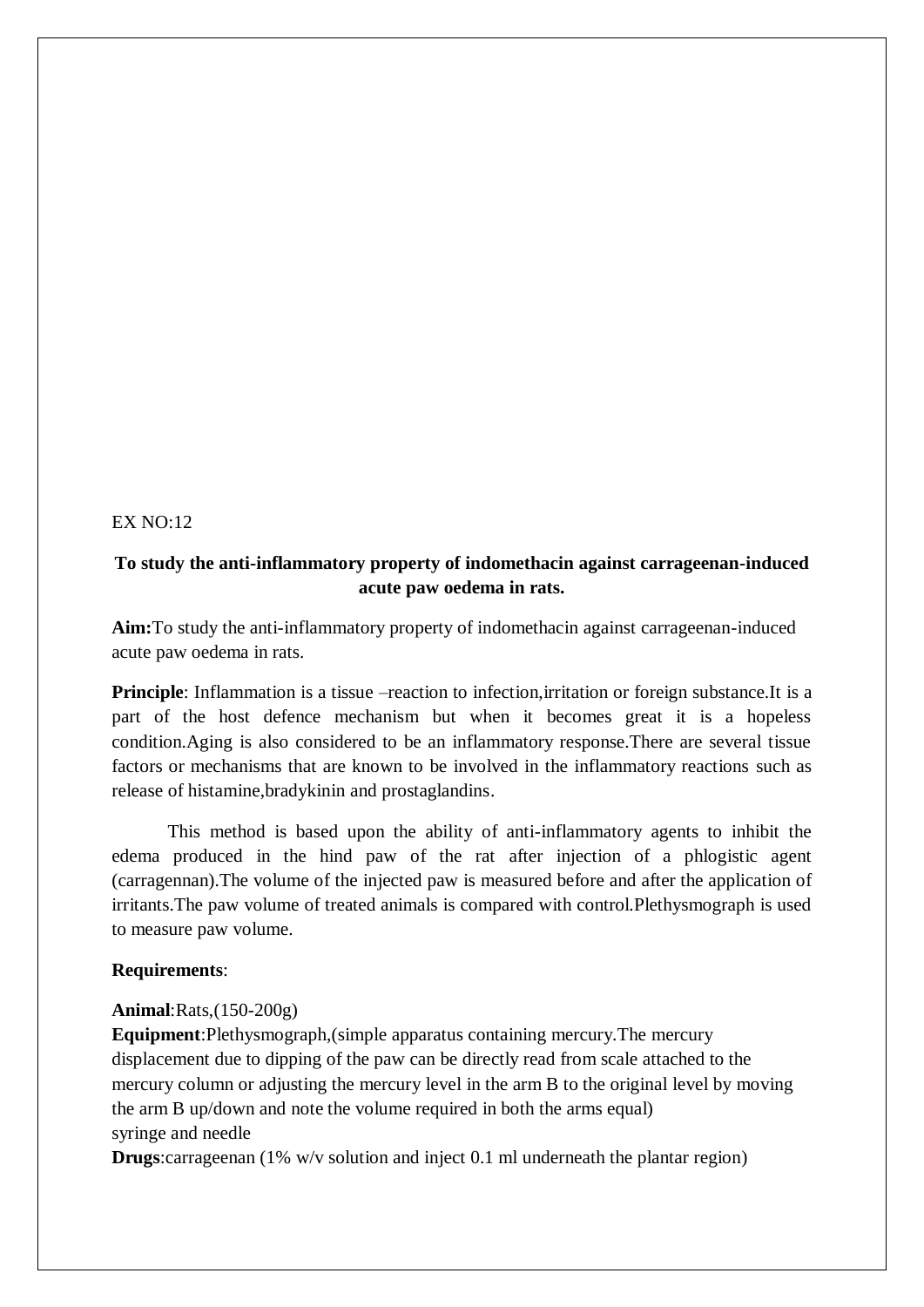Indomethacin(Dose 20 mg/kg,s.c,Prepare a stock solution containing 4mg/ml of the drug and inject 0.5 ml/100 g of body weight of the animal).

Saline(0.9%)

## **Procedure:**

**1.**Weigh the animals and number them.

2.Mark a mark on both the hind paws (right and Left ) just beyond tibio-tarsal junction,so that every time the paw is dipped in the mercury column upto the fixed mark to ensure constant paw volume.

3.Note the initial paw volume (both right and left ) of each rat by mercury displacement method.

4.Divide the animals into two groups each comprising of atleast four rats.To one group inject saline and to the second group inject indomethacin subcutaneously.

5.After 30 min inject 0.1 ml of 1% (w/v) carragenan in the plantar region of the left paw of control as well as indomethacin –treated group.The right paw will serve as reference noninflammed paw for comparison.

6.note the paw volume of both legs of control and indomethacin-treated rats at 15,30,60,and 120 min after carragenan challenge.

7.Calculate the percent difference in the right and left paw volumes of each animal of control and indomethacin –treated group. Compare the mean percent change in paw colume in control and drug –treated animals and express as per cent oedema inhibition by the drug.

**Observations:**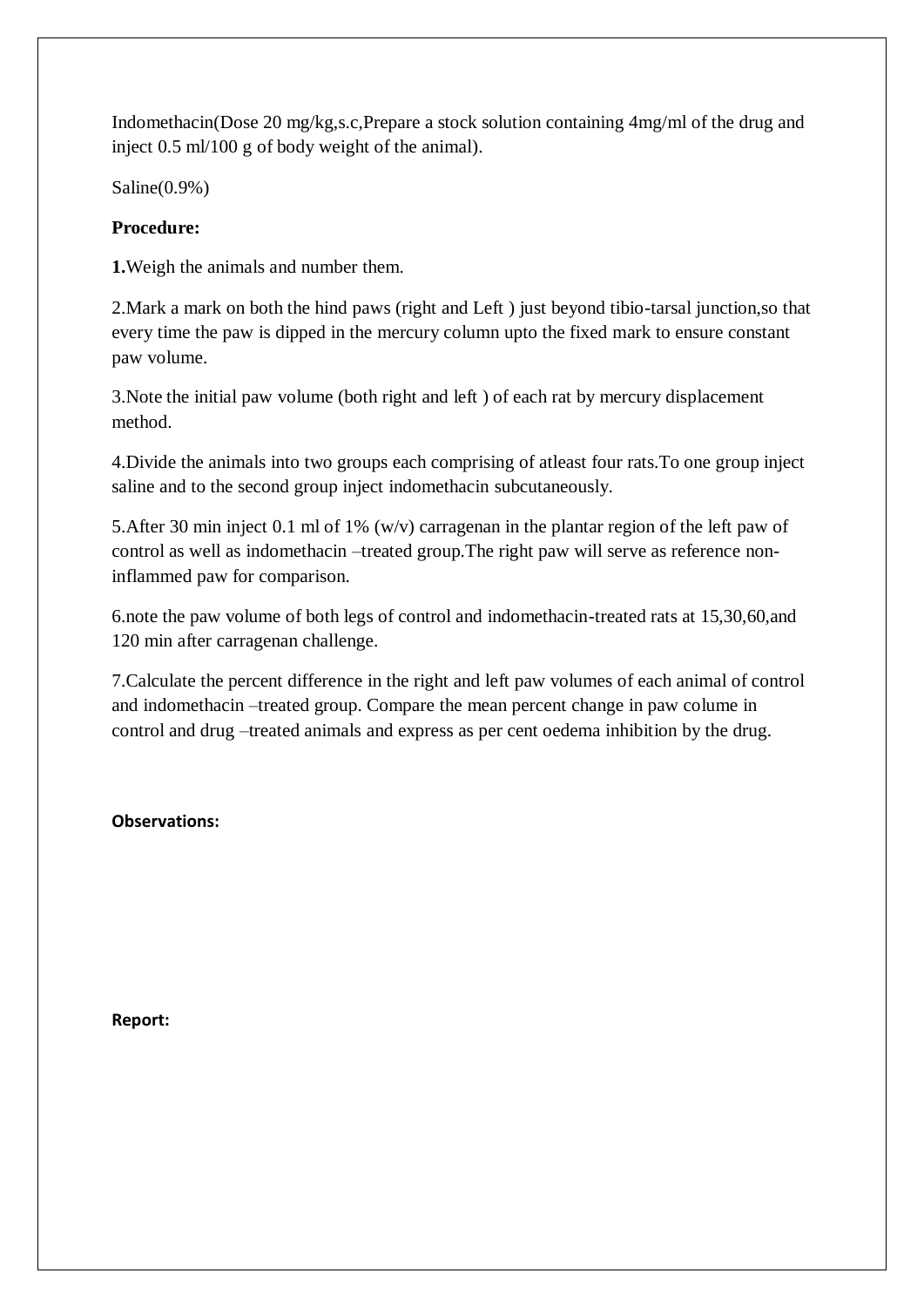#### EX NO:13

#### **To study the Analgesic effect of morphine in mice using hot plate method.**

**Aim:** To study the Analgesic effect of given drug **(**morphine) in mice using hotplate method**.**(Eddy and Leimbach )

**Principle:** pain is an unpleasant feeling, which make us uncomfortable and reduce the physical as well as mental alertness. Although pain are also useful for us because it acts as a warning signal and it warns about something uncommon inside or outside our body. If the pain is minor it may be tolerated but if the pain becomes severe it has to be managed at earliest.

Analgesia is defined as a state of reduced awareness to pain,and analgesics are substances which decrease pain sensation(pain –killers) by increasing threshold to painful stimuli. The commonly used analgesics are aspirin,paracetamol(non-narcotic type) and morphine (narcotic type).

**Painful** reaction in experimental animals can be applying noxious (unpleasant)stimuli such as

- (i) Thermal (radiant heat as a source of pain)
- (ii) Chemical (irritants such as acetic acid and bradykinin)
- (iii) Physical pressure(tail compression)

In the laboratory commonly used procedures are tail-flick (tail-withdrawal from the radiant heat )method using analgesiometer,hot plate (jumping from the hot plate at 55 °C) method and acetic acid –induced writhing.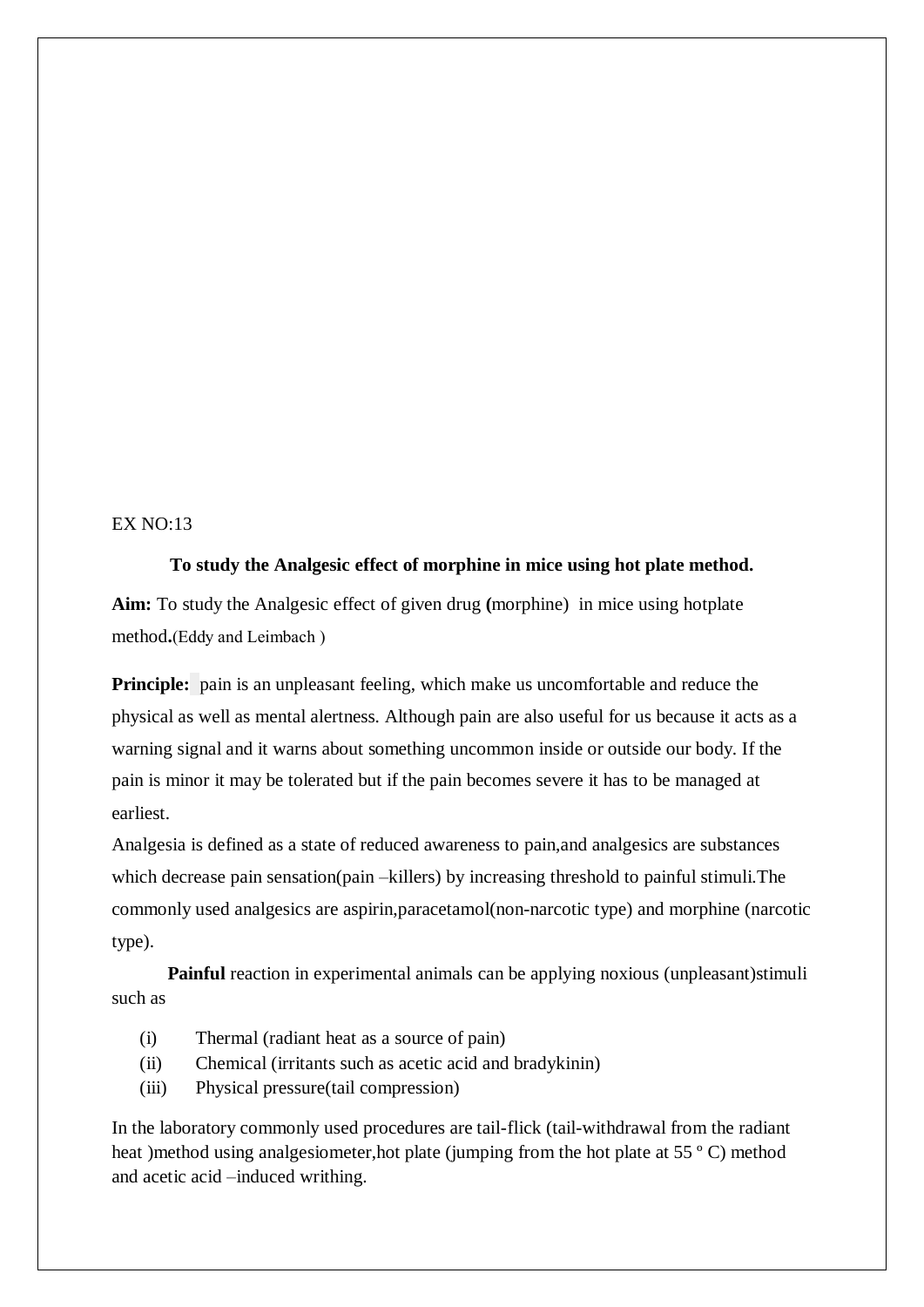## **Requirements**:

**Animal**:Mice (20-25 g) **Equipment**:Eddy's hot plate **Drugs:** Morphine sulphate(dose 5 mg/kg,sc.,prepare a stock solution containing 0.5 mg/ml and inject 1 ml/100 g of body weight of mouse)

## **Procedure:**

1.Weigh and number the mice.

2.Take the basal reaction –time by observing hind paw licking or jump response (whichever appears first) in animals when placed on the hot plate maintained at constant temperature (55º C).normally animals show such response in 6-8 sec.A cut off period of 15 sec is observed to avoid damage to the paws.

3.Inject morphine to animals and note the reaction time of animals on the hot plate at 15,30,60 and 120 min after the drug administration. As the reaction time increases with morphine,15 sec is taken as maximum analgesia and the animals are removed from the hot plate to avoid injury to the paws.

4.Calculate percent increase in reaction time (as index of analgesia ) at each time interval.

## **Observation**: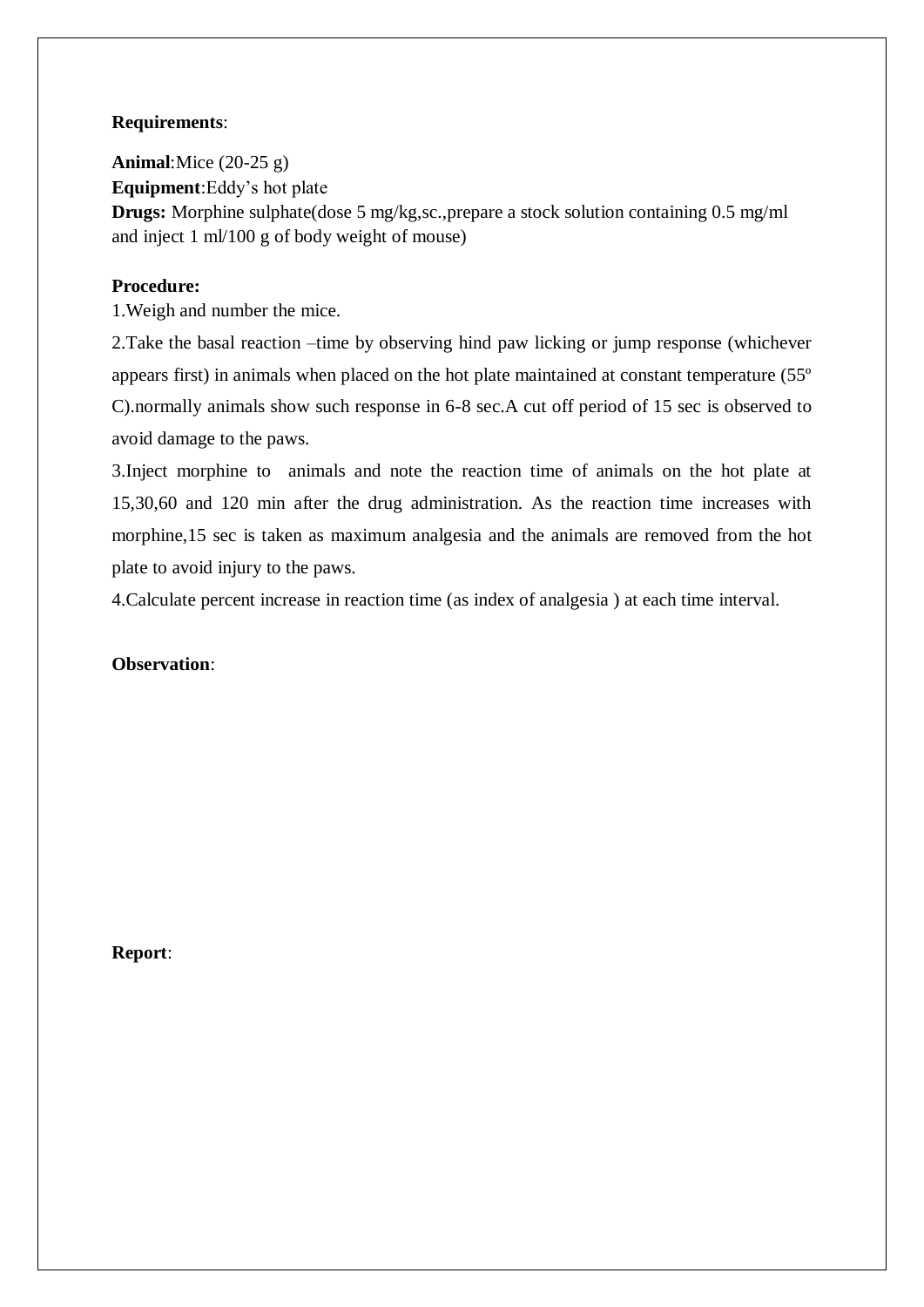#### EX NO:14

#### **To study the Analgesic effect of morphine in mice using Tail flick method**

**Aim:** To study the Analgesic effect of given drug **(**morphine)in mice usingTail flick method.

**Principle:** pain is an unpleasant feeling, which make us uncomfortable and reduce the physical as well as mental alertness. Although pain are also useful for us because it acts as a warning signal and it warns about something uncommon inside or outside our body. If the pain is minor it may be tolerated but if the pain becomes severe it has to be managed at earliest.

Analgesia is defined as a state of reduced awareness to pain,and analgesics are substances which decrease pain sensation(pain –killers) by increasing threshold to painful stimuli. The commonly used analgesics are aspirin,paracetamol(non-narcotic type) and morphine (narcotic type).

**Painful** reaction in experimental animals can be applying noxious (unpleasant)stimuli such as

- (i) Thermal (radiant heat as a source of pain)
- (ii) Chemical (irritants such as acetic acid and bradykinin)
- (iii) Physical pressure(tail compression)

In the laboratory commonly used procedures are tail-flick (tail-withdrawal from the radiant heat )method using analgesiometer, hot plate (jumping from the hot plate at 55 °C) method and acetic acid –induced writhing.

#### **Requirements**

**Animals:** Mice (20-25 g)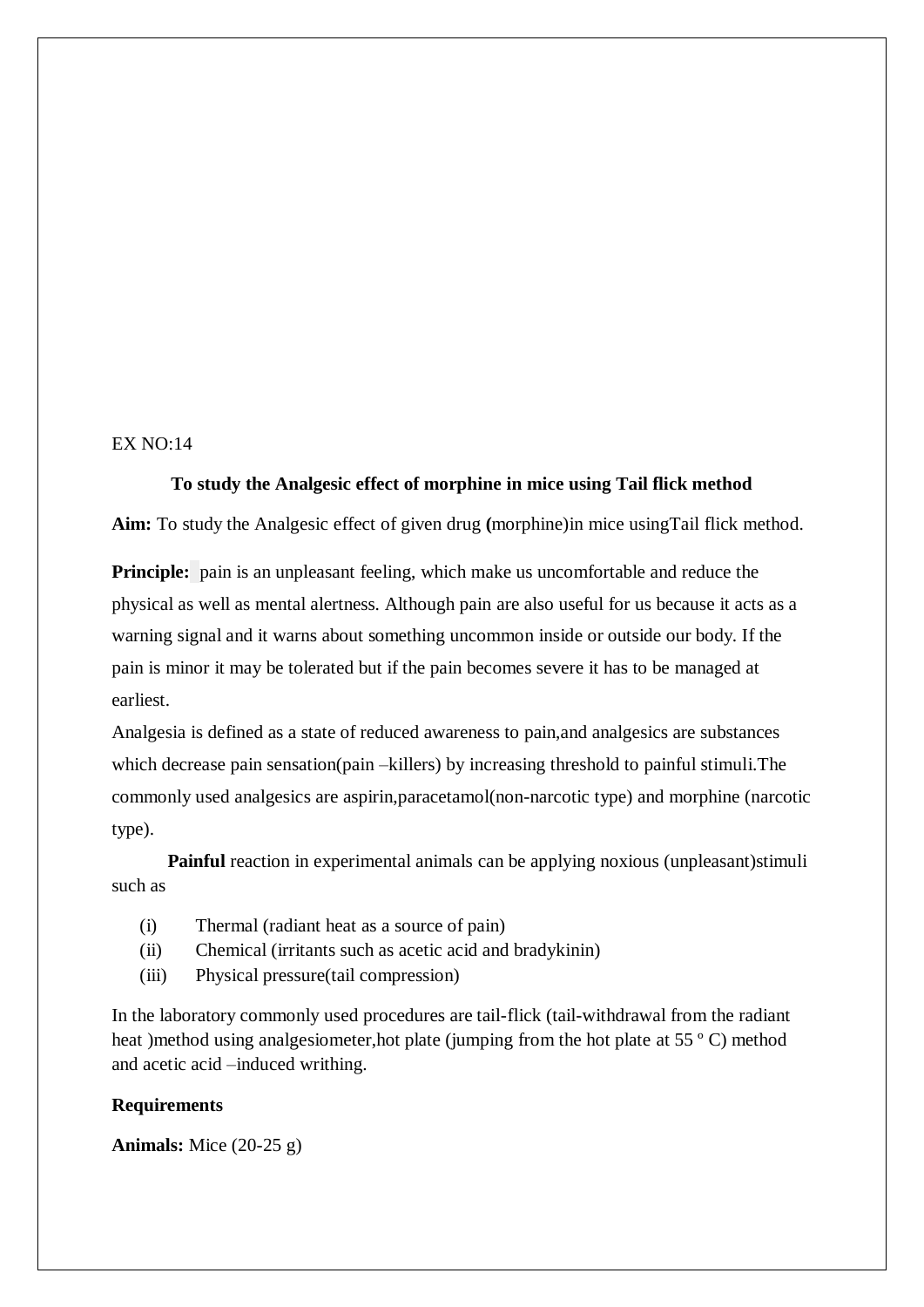### **Equipment**:Analgesiometer

**Drugs:**Morphine sulphate(dose 5 mg/kg,sc.,prepare a stock solution containing 0.5 mg/ml and inject 1 ml/100 g of body weight of mouse) **Procedure:**

1.Weigh and number the mice.

2.Take basal reaction time to radiant heat by placing the tip (last 1-2 cm) of the tail on the radiant heat source.The tail-withdrawal from the heat (flicking response) is taken as the end point.Normallu a mouse withdraws its tail within 3-5 sec.A cut off period of 10-12 sec is observed to prevent damage to the tail.Any animal failing to withdraw its tail in 3-5 sec is rejected from the study.Take at least 3-5 basal reaction times for each mouse at a gap of 5min to confirm normal behaviour of the animal.

3.Inject morphine and note the reaction time at 5,15,30,60 min after the drug.As the reaction time reaches 10 sec it is considered maximum analgesia and the tail is removed from the source of heat to avoid tissue damage.

4.Calculate percentage increase in reaction time (index of analgesia )at each time interval.

## **Observation**: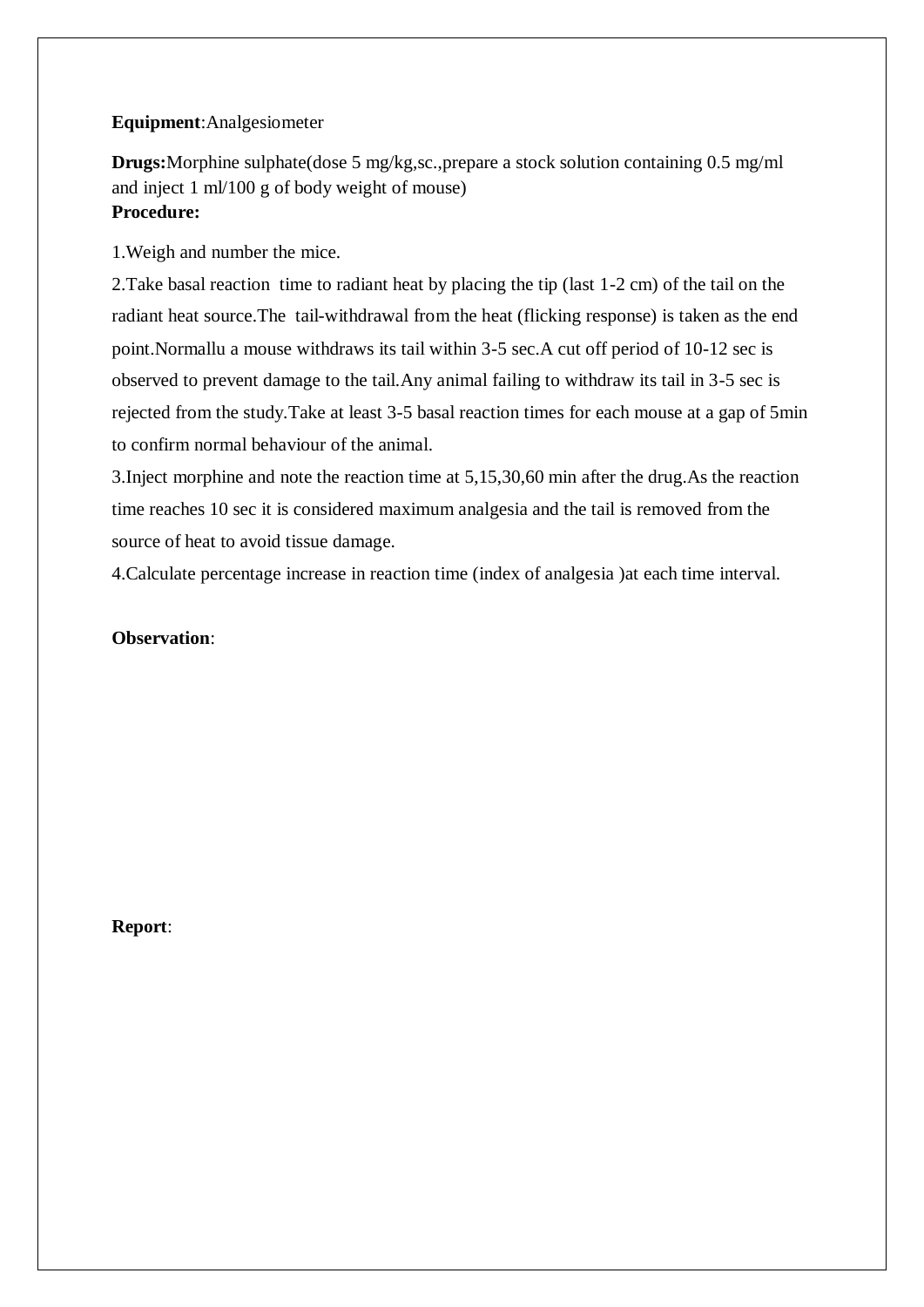#### $EX NO:15$

#### **To study the Analgesic effect of morphine against acid-inducing writhing in mice**

**Aim:**To study the Analgesic effect of morphine against acid-inducing writhing in mice.

**Principle:**Painful reactions in animals may be produced by chemicals also.Intraperitoneal injection of phenylquinone,bradykinin or acetic acid produces pain reaction which is characterised as a writhing response.Constriction of abdomen,turning of trunk (twist) and extension of hind legs are taken as reaction to chemically induced pain.Analgesics,both narcotic and non-narcotic type,inhibit writhing response.

#### **Requirements**

**Animals:**Mice (25-30 g)

**Drugs**: Morphine sulphate (dose 5 mg/kg,sc.,prepare a stock solution containing 0.5 mg/ml and inject 1 ml/100 g of body weight of mouse),acetic acid 1%v/v Inject 1 ml/100 g of body weight of the animal.

#### **Procedure**:

1. Weigh and number the mice.

2. Divide the animals into two groups, each consisting of 5 animals.Administer appropriate volume of acetic acid solution to the first group(which serves as control), place them individually under glass jar for observation.

3. Note the onset on wriths,.Record the number of abdominal contractions,trunk twist response and extension of hind limbs as well as the number of animals showing such response during a period of 10 min.

4. To the second group of animals inject morphine. Fifteen minutes later, administer acetic acid solution to these animals. Note the onset and severity of writhing response as done in step 3.